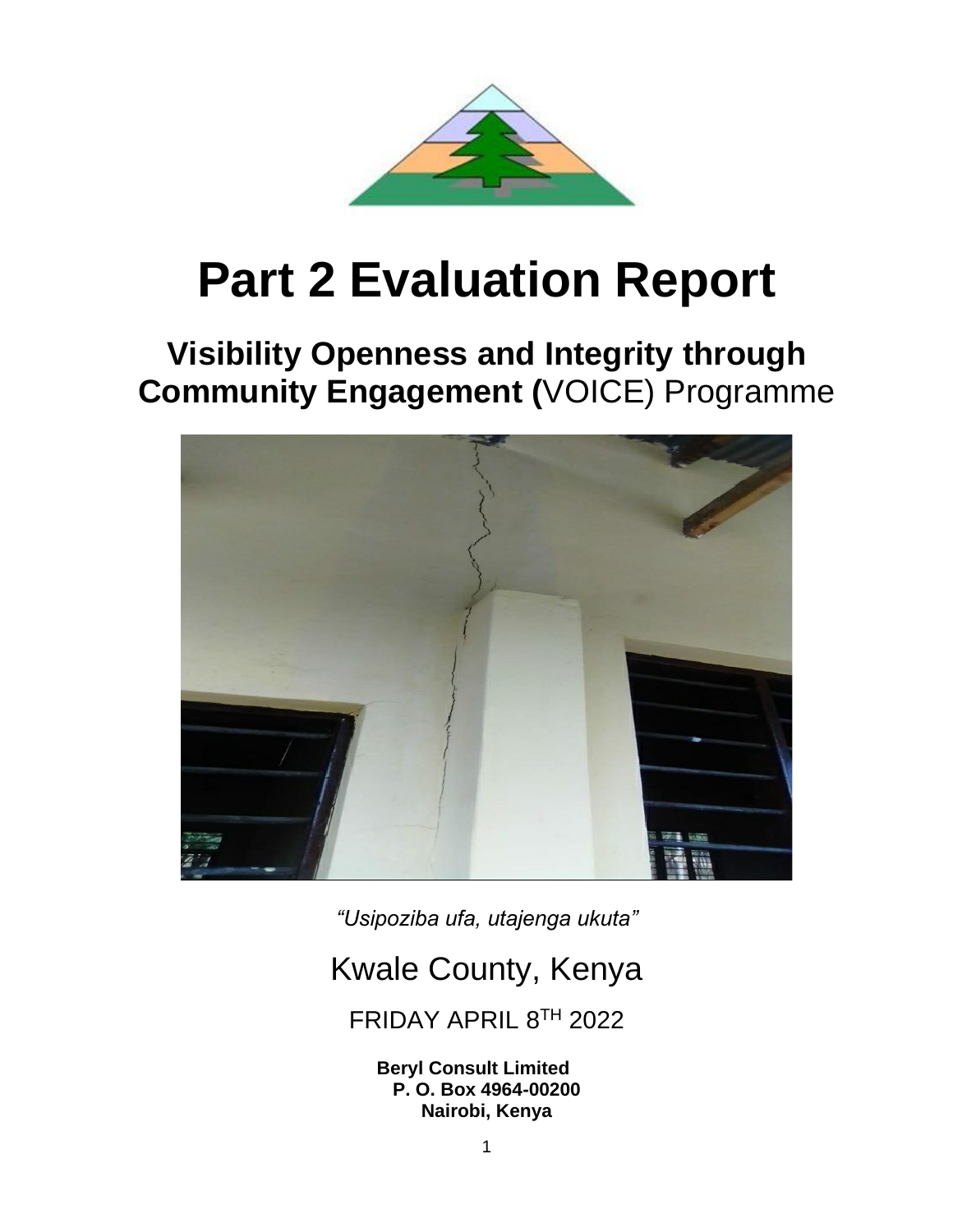# <span id="page-1-0"></span>**Abbreviations and Acronyms**

| <b>Access To Information</b>                                                                           |
|--------------------------------------------------------------------------------------------------------|
| <b>Bills of Quantity</b>                                                                               |
| <b>Constituency Development Fund</b>                                                                   |
| <b>County Development Officer</b>                                                                      |
| <b>Community Integrity Building</b>                                                                    |
| Corona Virus Disease of 2019                                                                           |
| <b>Commission of Revenue Allocation</b>                                                                |
| Civil Society Organization                                                                             |
| Early Childhood Development Education                                                                  |
| <b>Executive Director</b>                                                                              |
| <b>Development Check</b>                                                                               |
| <b>Focus Group Discussions</b>                                                                         |
| Joint Working Group                                                                                    |
| Kenya National Bureau of Statistics                                                                    |
| Kwale County Natural Resources Network                                                                 |
| Kwale Youth Governance Consortium                                                                      |
| Members of the County Assembly (MCAs)                                                                  |
| Monitoring and Evaluation                                                                              |
| <b>Members of Parliament</b>                                                                           |
| National Government- Constituency Development Fund                                                     |
| National Hospital Insurance Fund                                                                       |
| Precise, Inclusive, Credible, Triangulated, Usable, Results-focused, & Ethically<br>analysed and used. |
| <b>Project Implementation Committee</b>                                                                |
| <b>Project Management Committees</b>                                                                   |
| People with Disabilities                                                                               |
| Social Accountability programme in Kwale                                                               |
| United Nations Development Programme                                                                   |
| <b>Village Administrators</b>                                                                          |
| Visibility, Openness and Integrity through Community Engagement                                        |
| <b>Ward Administrators</b>                                                                             |
|                                                                                                        |

#### **Integrity Action**

Integrity Action is an independent non-governmental organisation. Company registration number: 4884328 (England and Wales) Charity registration number: 1120927 [info@integrityaction.org](mailto:info@integrityaction.org) [www.integrityaction.org](http://www.integrityaction.org/)



This work is licensed under Attribution-NonCommercial-NoDerivatives 4.0 International. To view a copy of this license, visit<http://creativecommons.org/licenses/by-nc-nd/4.0/>

Cover image: A crack in the wall at Dzivani Primary School, in a classroom not monitored by the VOICE programme (see case study on p16 for details). Credit: Beryl Consult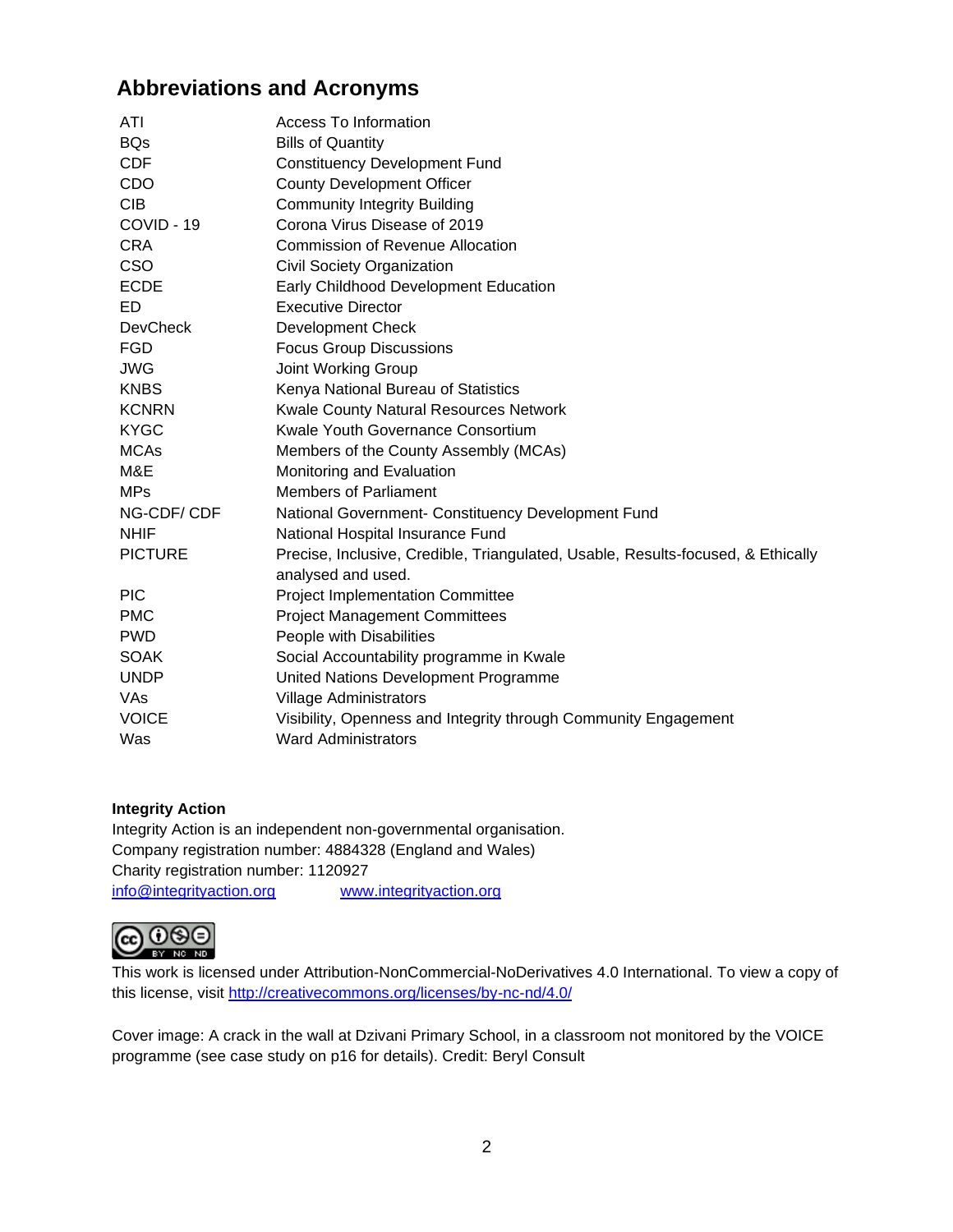# **Table of Contents**

| Textbox 5.2. Case Study: The case of two projects by the same contractor 16      |  |
|----------------------------------------------------------------------------------|--|
|                                                                                  |  |
|                                                                                  |  |
| Textbox 5.2 Case Study of Service Monitoring in Gandini Dispensary  18           |  |
|                                                                                  |  |
| 5.2.2 Public Management Committee or Public Implementation Committee20           |  |
|                                                                                  |  |
|                                                                                  |  |
| Textbox 5.3: VAs Innovation to Facilitate Representative Public Participation 21 |  |
|                                                                                  |  |
|                                                                                  |  |
|                                                                                  |  |
|                                                                                  |  |
|                                                                                  |  |
|                                                                                  |  |
|                                                                                  |  |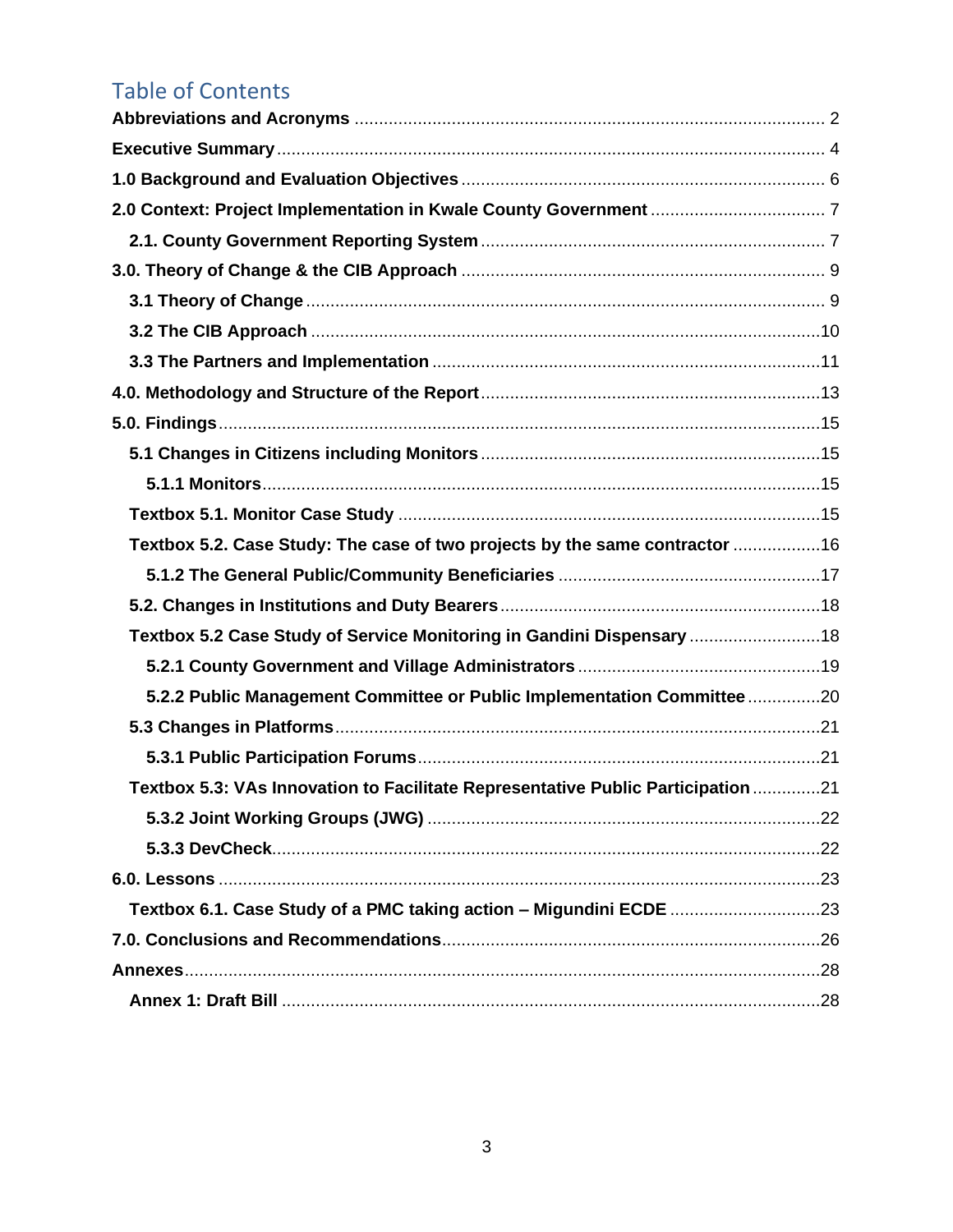# <span id="page-3-0"></span>**Executive Summary**

This is a report of the Part II evaluation of the VOICE programme in Kwale County. The evaluation was undertaken in the months of January to April 2022. Data collection for the study was undertaken from January  $24^{th}$  – February  $4^{th}$ , 2022.

The partners implementing the VOICE programme were Kwale Youth Governance Consortium (KYGC) and Kwale County Natural Resources Network (KCNRN). The stated goal of the VOICE programme was to contribute to "greater transparency, participation, accountability and overall performance of public services and infrastructure projects in Kwale benefitting all sectors of society, including the most marginalised." An old Swahili adage goes as follows: *"usipoziba ufa, utajenga ukuta*."(Loosely translated as: "If you don't repair the crack, you may have to build a wall"). This adage is as true of the Integrity Action work as it is of all of life. Difficult as repairing cracks is, it takes more effort and resources to build a new wall. Enhancing greater transparency helps to surface cracks before we have to rebuild entire walls.

Integrity Action's theory of change and the Citizens Integrity Building (CIB) approach holds that the pathways to creating change have three key features which reinforce each other: i) incentives to act with, and demand, integrity; ii) mutual trust between citizens and institutions; and iii) information that gives citizens leverage. In line with the theory of change, the objectives of the programme were set at three levels as follows:

- a) Citizens will be more informed, capable and motivated to follow up on the implementation of services and infrastructure in Kwale County;
- b) County authorities and other duty bearers in Kwale will have improved how they listen to and respond to citizens' concerns on services and infrastructure;
- c) There will be greater opportunity for, and quality of, engagement between citizens and other stakeholders concerned with services and infrastructure in Kwale.

This second part of the evaluation explored the effectiveness of the programme in achieving the three objectives above. The evaluation sought to answer two research questions: a) Which elements of the CIB approach add most (and least) value to the experiences of programme stakeholders? And; b) How can these be best implemented to effectively achieve the desired objectives above? Below are the findings of the study at the three levels.

The evaluation noted that at citizen level the key elements of CIB that created incentives to act with and demand integrity was the initial engagement of monitors, and later PMCs that had been trained by the partners to act with and demand integrity in the actions of the contractors, and staying the course until the problems are fixed was a great incentive. Various examples are cited in the report where citizens (monitors and PMCs) got the courage to stand their grounds and demand answers, as well as seeking to participate in development planning through the window of public participation

At institutional level, there is evidence that the engagement of the monitors in particular and the two partner organizations with the county duty-bearers, while still in its nascent stage is beginning to bear fruit. While the results of their listening and response to citizens' concerns was evident at infrastructure level, there was still ambivalence and stone-walling by government officers when it came to requests to engage in monitoring of service delivery. It was good to note that one of the two partner organizations had found a way to engage in policy influencing at the county legislative level,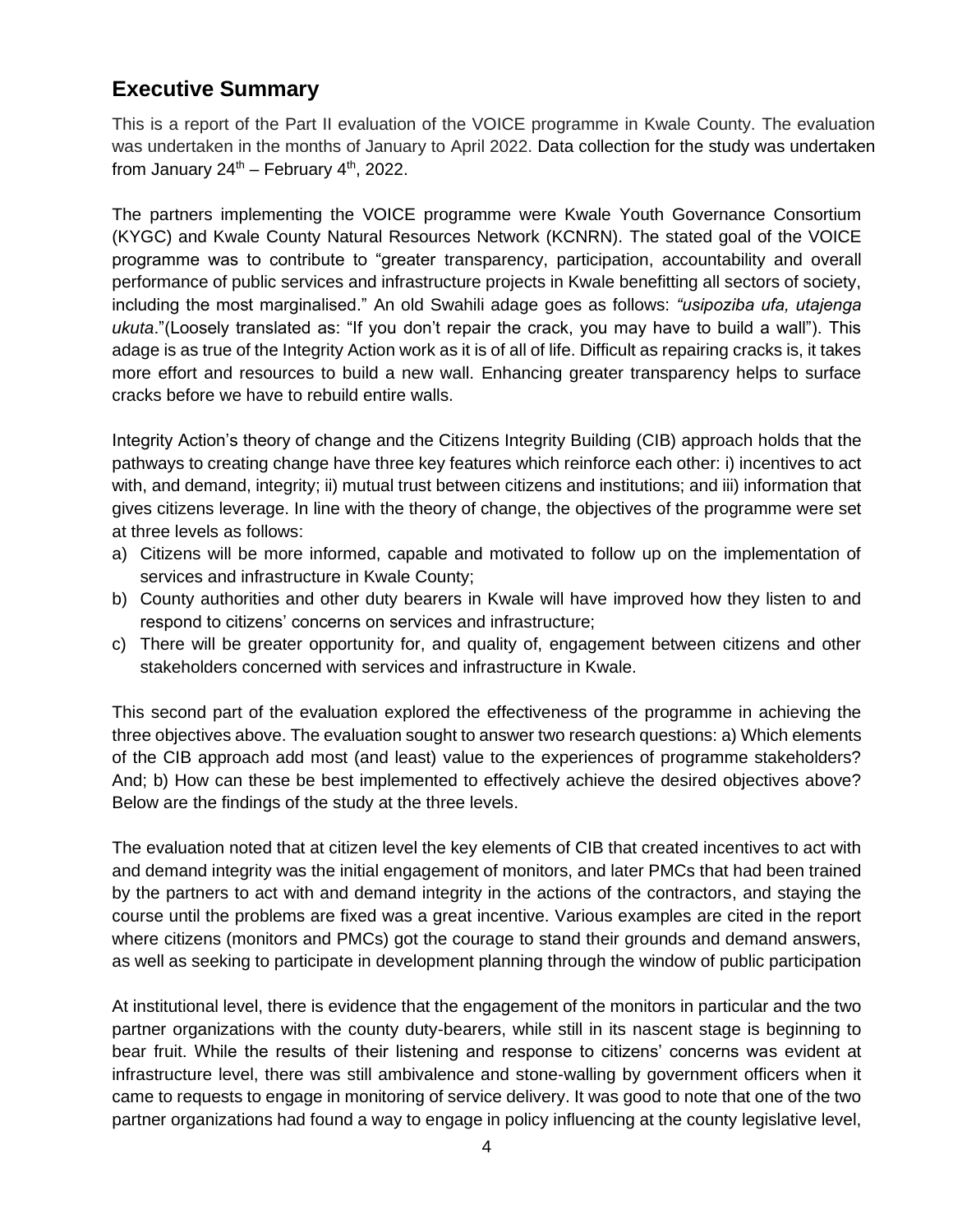although no laws had been passed during the life of the project, their participation in the creation of a Bill in the County Assembly is a good sign of things to come.

There is also evidence of growing trust between the citizens and the institutions of governance demonstrated by the institutions' willingness to share the Bills of Quantity for the projects, which could not happen in the past. The availing of this information gave the citizens great leverage in holding both the county institutions and contractors accountable. However, the evaluation noted that the VOICE programme missed the opportunity to mainstream the duty-bearers as users of DevCheck, a situation the evaluation team believes would have enhanced trust and between the citizens and duty-bearers in so far as sharing of monitoring information is concerned. How could this have been done better? Inclusion of duty bearers on DevCheck should have been planned into the VOICE from the onset.

Is there greater opportunity for and quality of engagement between citizens and other stakeholders? Yes, a number of duty-bearers interviewed expressed the desire to be trained by the partners on the use of the DevCheck and any other tools that could enhance their work. In addition, unexpected outcomes of the VOICE project were noted in spin-offs such as monitors being asked by their communities to run for political office while others suddenly saw the need to enhance their education levels. Further, the courage gathered by other offices working with and observing monitors engage made one village administrator begin very formal planning of development in his own village – appointing village teams that align to the county government departments to brainstorm every year and come up with priorities for development that they then present at the public participation forums.

Based on the findings above, the evaluation team made the following recommendations on how the findings be best implemented to effectively achieve the desired objectives of the programme. First, according to the Partners, public participation is still ceremonial and tokenistic. Citizen engagement needs strengthening especially in terms of the notice before meetings; representation, co-option of public proposals into government projects, policies and problems resolution in project implementation and management. It is recommended that IA a*dvocates for the general improvement of the Public Participation process to improve its quality, level of engagement and deliverables*.

Secondly, to magnify the outcomes of the project, which are good for the community, the evaluation recommends that *the overall VOICE programme closure should have a public sensitisation focu*s. Monitors can do targeted sensitisation to village elders and nyumba kumi leaders about its impact and the lessons from their own experience. This could bring in *Media Engagement where* partner organisations work with the monitors to share the lessons from their work with VAs and PMCs over the past three years. Radio is still king in conducting outreach to Kwale residents given the levels of literacy.

Thirdly, it was noted that capacities of the PMCs and even community members to engage dutybearers is still relatively weak, in this regard, the evaluation recommends c*apacity building for PMC members on* BQs. Awareness is still limited as it bears some technicalities and illiteracy is still relatively high. Further, there is also need for c*ommunity level training of trainers:* There is opportunity for the partners alongside monitors where possible to carry out a training of trainers regarding accountability.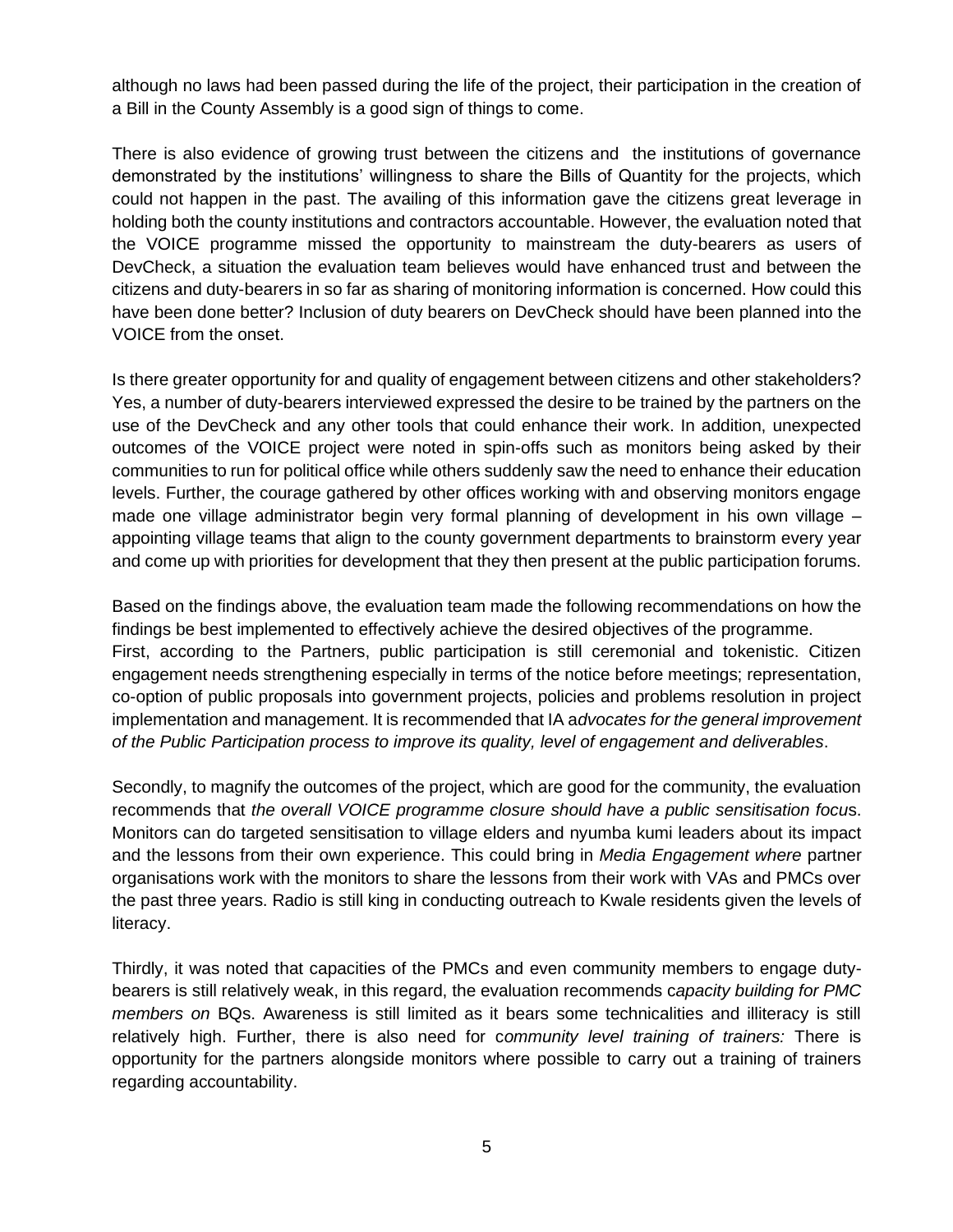*Finally, advocate for laws to oversee project management process including allotments for PMCs*: Recognizing that politicians at the county level - governor and Members of County Assemblies (MCAs) - make expedient decisions rather than practical ones that affect project sustainability, there is a need for KCNRN and KYGC to advocate for a policy and law to safeguard project implementation and management process. On the whole, the VOICE project provided an excellent start on citizen action for accountability. The CIB approach holds promise especially as the second cycle of county governments begin their terms in September following the 3<sup>rd</sup> elections cycle under the Constitution of Kenya 2010 that anchors devolution. It would be great if the lessons gathered in rolling out the VOICE project in Kwale can be replicated in other counties in Kenya where resources are being expended, and sometimes lost due to lack of accountability by the duty-bearers.

# <span id="page-5-0"></span>**1.0. Background and Evaluation Objectives**

In January 2021, Integrity Action (IA) commissioned Beryl Consult to undertake a two-part evaluation of the Visibility, Openness and Integrity through Community Engagement (VOICE) programme that had been running in Kwale County, Kenya from October 2019 and was set to end in March 2022. The partners implementing the VOICE programme were Kwale Youth Governance Consortium (KYGC) and Kwale County Natural Resources Network (KCNRN). The stated goal of the VOICE programme was to contribute to "greater transparency, participation, accountability and overall performance of public services and infrastructure projects in Kwale benefitting all sectors of society, including the most marginalised."

VOICE programme is the second partnership between the three organisations. Previously, these organisations had jointly implemented the Social Accountability in Kwale (SOAK) programme using the Community Integrity Building (CIB) approach developed by Integrity Action.

The first part of the evaluation focused on "What is not working well according to different stakeholders so as to inform decisions and practices in the remainder of the programme." The final report made various recommendations to the two partners and Integrity Action geared towards improving the remainder of the programme.

The objectives of the programme set at three levels were that:

- i. **Citizens:** Citizens will be more informed, capable and motivated to follow up on the implementation of services and infrastructure in Kwale County;
- ii. **Institutions:** County authorities and other duty bearers in Kwale will have improved how they listen to and respond to citizens' concerns on services and infrastructure;
- iii. **Platforms:** There will be greater opportunity for, and quality of, engagement between citizens and other stakeholders concerned with services and infrastructure in Kwale.

This second part of the evaluation explored the effectiveness of the programme in achieving the objectives above. The evaluation sought to answer the following two research questions: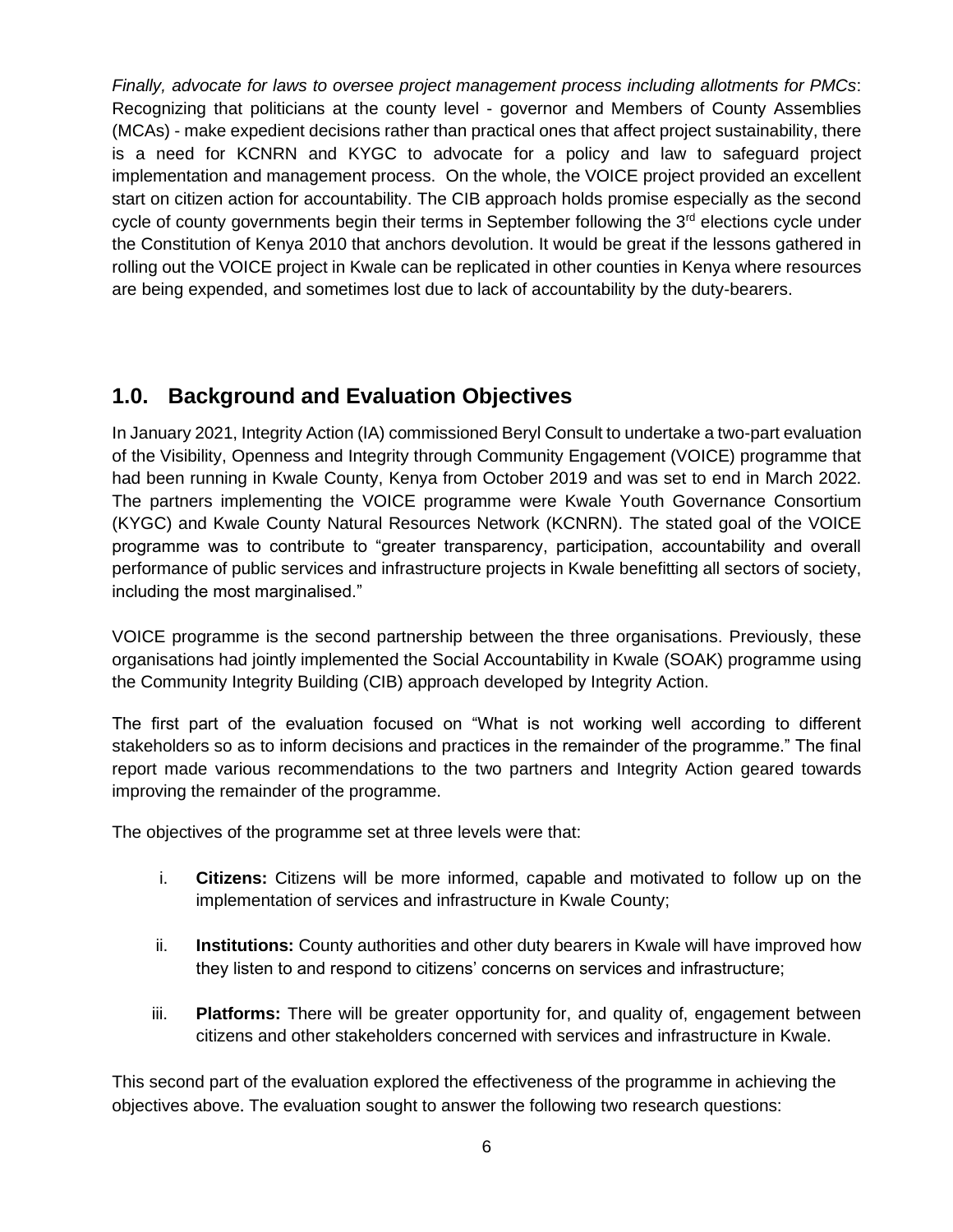- a) Which elements of the CIB approach add most (and least) value to the experiences of programme stakeholders?
- <span id="page-6-0"></span>b) How can these be best implemented to effectively achieve the desired objectives above?

Data collection for the study was undertaken from January  $24<sup>th</sup>$  – February  $4<sup>th</sup>$ , 2022.

The report has the following parts. Section 1 is the introduction and background of the project and the evaluation process. Section 2 covers the context of the project and the end evaluation study. Section 3 explains the Theory of Change and the CIB approach. Section 4 is the methodology while Section 5 presents the findings of the evaluation study. The last two sections 6 and 7 present lessons learned and Conclusions and Recommendations respectively.

# **2.0 Context: Project Implementation in Kwale County Government**

Kwale County is one of the few in Kenya that have devolved government to the village level. Under this arrangement, the County has formed Village Units, headed by Village Administrators (VAs) whose mandate includes overseeing the implementation of county governments physical infrastructure projects. The village and ward administrators are local civil servants competitively recruited based on certain competencies through the County Public Service Board with a stipulation that they should be residents of the sub-counties they wish to work in as that knowledge is essential to their delivery.

The projects undertaken in each sub-county are in line with the County's 10 assigned functions<sup>1</sup> under the Constitution of Kenya 2010. The VAs mobilise citizens on behalf of the county government and sensitise them regarding upcoming projects and those underway. As grassroot government officials, they advise the public regarding the parameters for selecting Project Management Committees (PMCs) to oversee project implementation. The PMC selection criteria includes gender, youth, people with disabilities (PWDs) and relevant knowledge the potential members may already have. VAs also audit and manage county projects.

# <span id="page-6-1"></span>**2.1. County Government Reporting System**

a) **Reporting via paper trail:** The VAs report to the hierarchy within the County Public Administration system starting with monthly reports about projects sent out to Ward Administrators (WAs) who compile projects from their jurisdiction and share with Sub-County Administrators. Monitoring and Evaluation (M&E) officers receive reports monthly and quarterly.

 $1$  The functions and powers of the county are— agriculture, health services, control of air and noise pollution, cultural activities, public entertainment and amenities, county transport, animal control and welfare, trade development and regulation, county planning and developments, pre-primary education, village polytechnics, home-craft centres and childcare facilities, natural resources and environmental conservation, county public works and services, control of drugs and pornography and lastly ensuring and coordinating the participation of communities & locations in governance.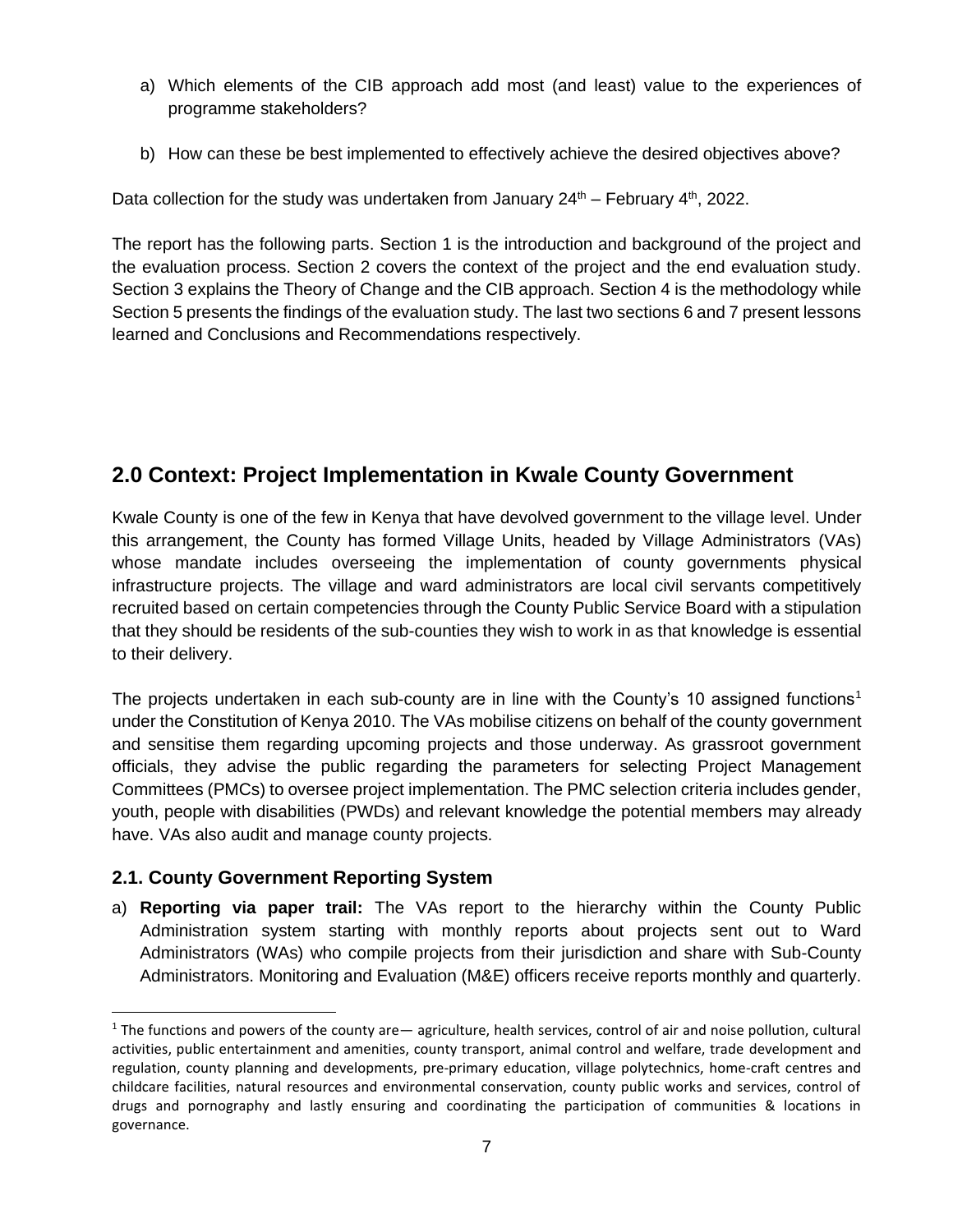Use of technology is limited to communication on WhatsApp groups for the VAs with the M&E team.

- b) **Reporting to the community:** Oral messaging is still most preferred in reporting to the community, PMCs and monitors through their regular meetings. Some message dissemination leverages on the already existing government platforms such as *'nyumba-kumi members.*' Community barazas organised by the chief are also an opportunity to brief the public. Nevertheless, most VAs interviewed reported they also communicate progress in projects to village elders in their unit via a WhatsApp group.
- c) **Public Participation is a key function of the county government.** Public participation happens throughout the project selection, prioritization and implementation stages including problems resolution. According to VAs allied to KCNRN, user departments are involved in project design and public participation offering technical support to the VAs. However, during the Covid-19 pandemic the restrictions imposed reduced the level ofpublic participation. For that reason, the government largely pushed its own agenda and any community inclusion was tokenistic. For example, KYGC reported the county government called for memoranda on preferred development projects from the public yet they know the majority of the people do not have the capacity to write them.
- d) **Service delivery remains poor especially in the health sector.** The partners reported that over the last two years many dispensaries have been built yet the people still receive poor service. "People die in the waiting bay and humanness is lacking. Most of the health facilities do not have the requisite staff. At the same time, employment in the county is based on sycophancy rather than merit," said a Senior Partner Staffer. The study team could not confirm this claim as there is no data to support it but it is was the perception of some that generally, government goodwill for provision of quality health services is lacking.

In addition, the only Dispensary Health Committee to emerge from the community – in Gandini Ward in Kinango sub-county reported a number of challenges at the health facility including overcrowding due to having just one doctor and whenever he is absent, there are no services. However, the same committee reported that having the committee to monitor service delivery has greatly improved matters at the health facility including cleanliness of the facility, illegal charges that used to be levied have been removed, better gabbage disposal, and greater staff accountability for their actions.

e) The **relationship** between the County Government of Kwale and the partners remains tenuous. Some officials are cooperative but quite a large number remain ambivalent. They do not like the transparency in reports and the general push for accountability. The governor, MCAs and County Executive Committee (CEC) members are politically aware and at least offer some level of cooperation as they care about their public reputation. Nonetheless, this reality easily shifts depending on what's politically expedient. On the other hand, the mid-level professionals running the County directorates have in some cases become the bottleneck to service delivery as they are immune to public scrutiny.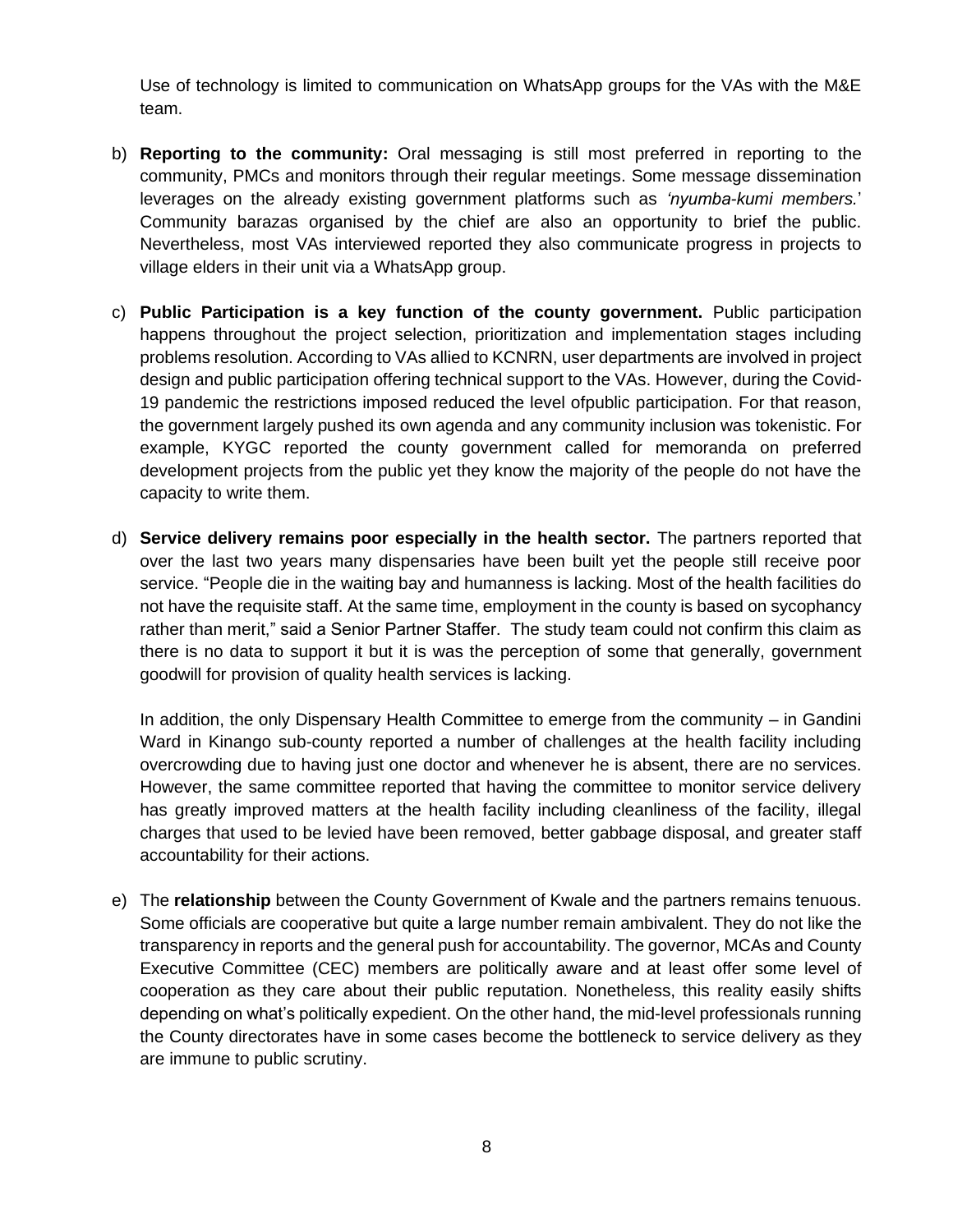f) Additionally, within the county government some rivalries have played out between different functions at times hindering project implementation and service delivery. A major one has been between MCAs and VAs especially as the latter were introduced in 2016 by the county executive to oversee the implementation of development projects in the village units. VAs the research team met through KCNRN reported the relationship with MCAs has eased a bit with the introduction of their representatives in local committees such as the Agricultural, Fisheries and Livestock Committee; the Education bursary one and the Sports, Social and Cultural Services committee. Although the involvement of MCAs in execution would be largely illegal much like the participation of the MPs in CDF, the issue remains confusing as it definitely introduces conflict of roles between the executive and the legislature whose primary role should essentially remain law-making and oversight, not execution.

# <span id="page-8-0"></span>**3.0. Theory of Change & the CIB Approach**

# <span id="page-8-1"></span>**3.1 Theory of Change**

Integrity Action's theory of change holds that the pathways to creating change have three key features which reinforce each other:

### **a) Incentives to act with, and demand, integrity.**

If it is materially and/or or socially rewarding for institutions to listen and respond to citizens' demands, and there are negative consequences if they do not, it is more likely institutions will act with integrity. Rules, laws and "enforcement" from above provide incentives alongside social, informal pressure from below.

Citizens also need incentives: if demands are rewarded, promptly, with better quality services, and raising their voices leads to increased personal agency and/or enhanced reputation within the community, it is more likely they will take action next time round. Conversely, if institutions repeatedly fail to respond, citizens are likely to disengage.

### **b) Mutual trust between citizens and institutions**.

Communities who have lost faith in their institutions will be less inclined to make demands of them. Likewise, duty bearers are less likely to listen to citizens if they do not trust that their views are valid or informed.

IA believes that trust is more than just another incentive: it is essential for our goal. Other factors may be instrumental in bringing about change, but trust is an intrinsic part of the change we want to see. That's why in its approach, engagement between citizens and institutions is typically constructive, not antagonistic.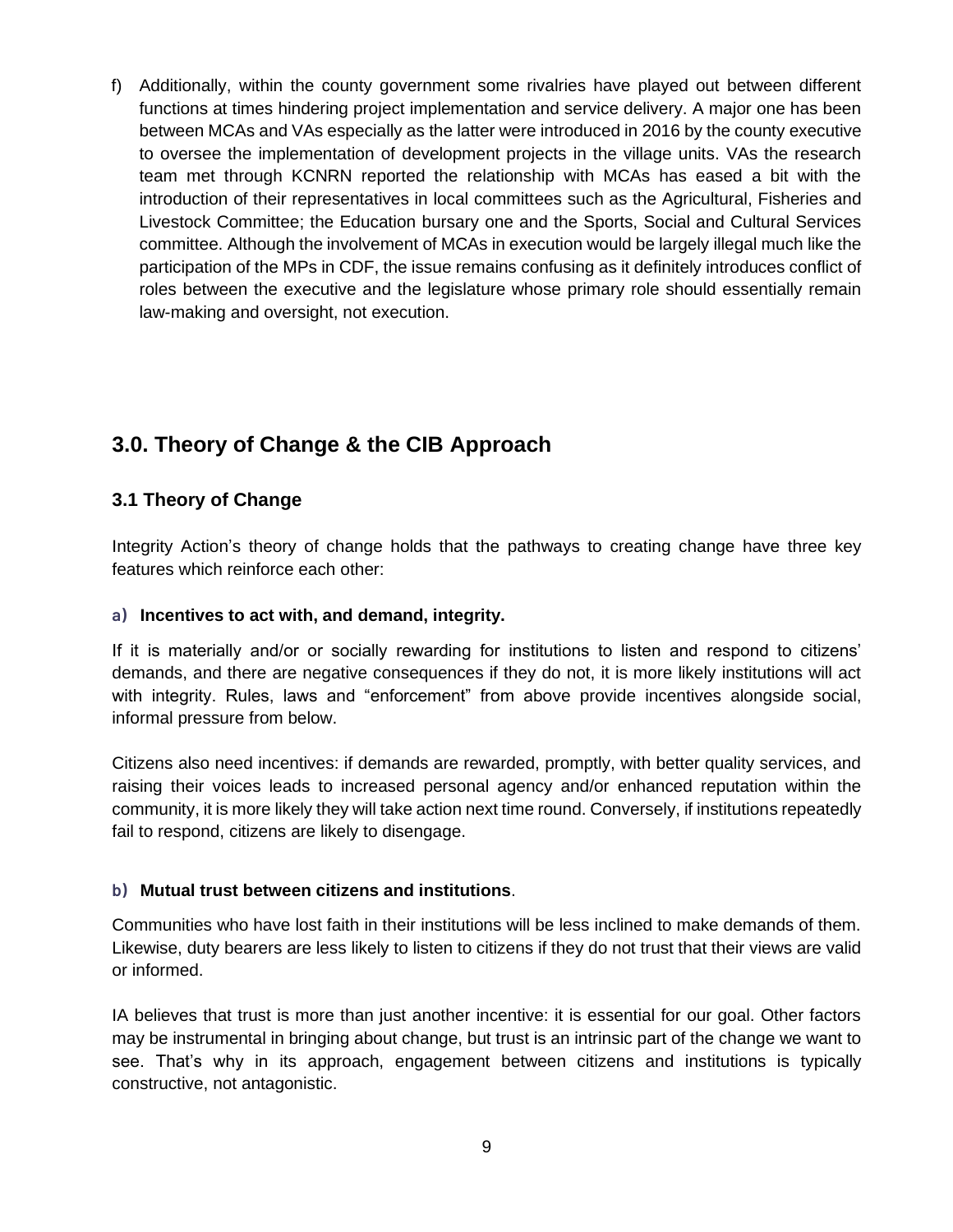### **c) Information that gives citizens leverage.**

It is easy to break – or forget – promises if nobody knows about them. We believe that as citizens learn more about their entitlements, and particularly if they have precise information on this, they are more likely to care about them being fulfilled, and will have greater power to demand they are honoured.

IA knows and holds, however, that information alone isn't sufficient to drive change. That's why the citizens they work with don't just report problems; they actively work with service providers to understand causes and seek solutions.

IA's theory of change informs the parameters of research in which:

- a) Citizens include groups such as migrants and refugees who may not legally have citizenstatus;
- b) Institutions are defined as all duty bearers upon which citizens rely in order to enjoy their rights and entitlements;
- c) Platforms refer to spaces that exist, or that IA and its partners provide, through which citizens and institutions interact.

# <span id="page-9-0"></span>**3.2 The CIB Approach**

According to partners the CIB approach has been effective citing monitors empowerment and problems fix rate. The attained impact was also linked to the flexibility in use of resources offered by IA which ensured they were utilised where they were most needed, ensuring close proximity to the projects they oversee and the partner maintaining a dedicated team to the program. The Fix Rate of 80% for both partners was also quoted as an indications of effectiveness of the approach.

In the inception phase, a chance to engage with government officials at the beginning formally or informally would have fine-tuned the approach. The informal many times helps lay the groundwork for the formal. An interface with Public Administration informally would have advised on how to deal with the formal and how to best fine-tune the approach to suit local needs.

The partners' engagement with either the Monitoring and Evaluation department under the Governor's office or the Public Administration Directorate was very brief and formal only. It is noteworthy that it came after the approach to take had already been cast. Overall the partners (especially KYGCs) engagement with the higher echelon of the County Government appears not to have been smooth. KYGC acknowledged that they had not been sharing reports with the Chief Officers who are the accounting officers at County level.

Interviews with partner organisations reveal that one got government buy-in through the formal bureaucracy leveraging on personal networks, just before VOICE started, while the other pursued a political in-road to get buy-in from the government. Additionally, some Village and Ward administrators self reported that sensitisation at the beginning on the importance of access to information to service delivery and citizen engagement would have strengthened take off as they were initially cautious in dealing with the CSOs.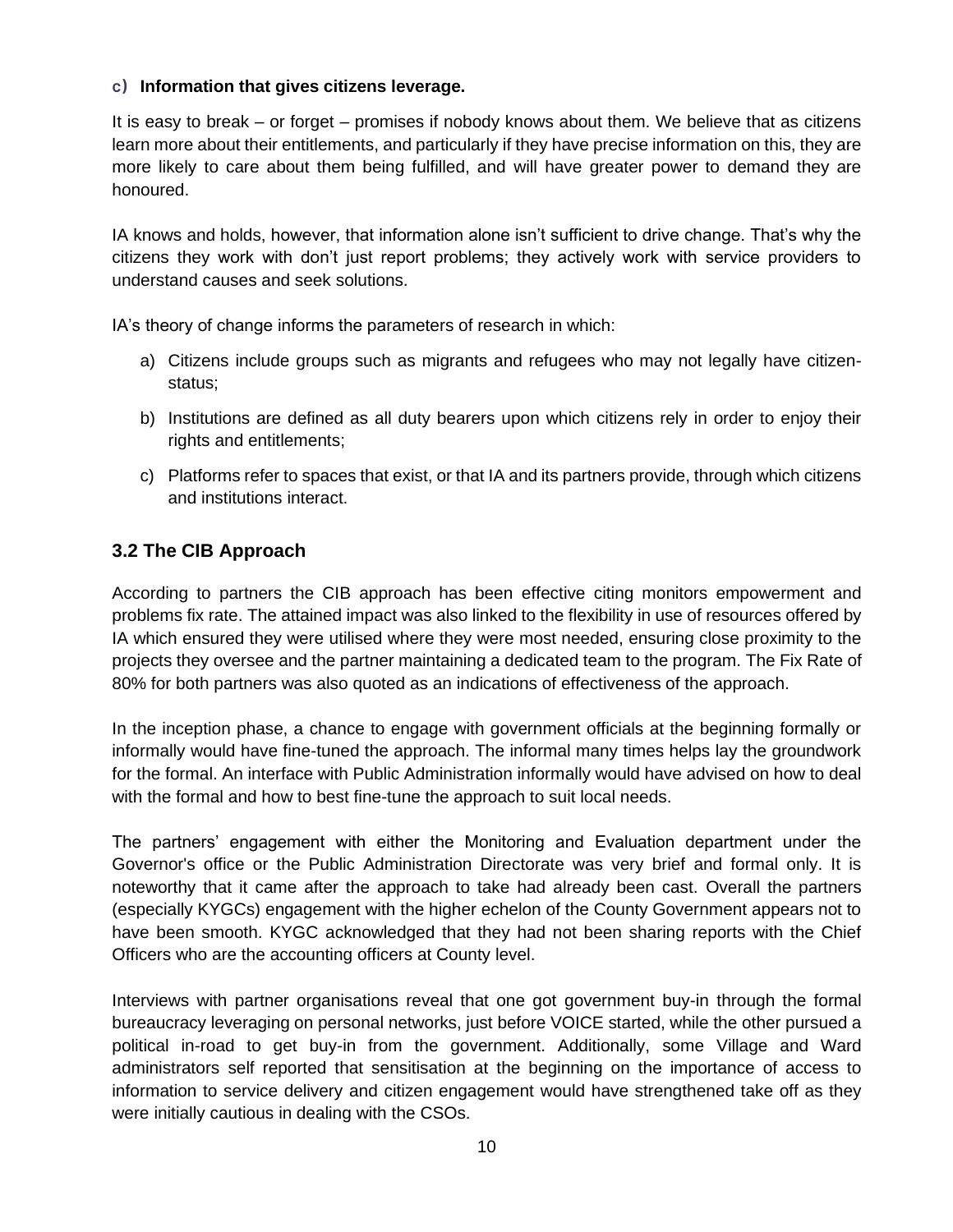# <span id="page-10-0"></span>**3.3 The Partners and Implementation**

### Kwale Youth and Governance Consortium

When the research team visited KYGC, the VOICE Programme staff reported they had added an additional member to their team - Justus Mwero - to assist with Monitoring and Evaluation (M&E). This raised the size of their programme team to 5 members. The organisation continues to run a sponsorship programme in collaboration with Plan International and has started two other programs focused on the mining sector in collaboration with Haki Jamii and Law Society of Kenya respectively.

In the last year of the VOICE programme, the initiative was implemented in 5 Village Units of Matuga Sub County - Ngombeni, Ngorini, Mkoyo, Magwasheni and Mlafyeni. In Kinango Sub-County the focus was in the following village units: Kasemeni, Dumbule, Kinango and Gandini. They had reported on the DevCheck platform 93 projects - 20 service projects that had not taken off and 73 infrastructure focused projects - 10 water related and 63 others - [education (46) and 17 roads].

Although services monitoring did not take off due to the Covid-19 pandemic, monitors and community members took the initiative to continue following up on health sector service commitments in collaboration with one Dispensary Health Committee (DHC). The case started in 2018 during the SOAK program. KYGC sought to get a letter from the department of health to engage health centre staff to monitor service delivery but was not granted permission and no reason was given. KYGC made the request to the department but the officers in charge kept asking for different documents each time and delaying the grant of permission, asking for the proposal that allowed them to work with county institutions etc. After a while it became evident that DoH was not interested in granting the permission so the organisation opted to work with the DHC which has an official mandate in law. [See case study later.]

A total of 81 monitors engaged in the programme but two died, and the case reported to Integrity Action in a telephone conversation. At the time of the evaluation, KYGC had 46 active monitors and 33 inactive. The reasons given for the inactive monitors follow. Some monitors had not been assigned a project to oversee since inception of the programme as resources from the county are not evenly distributed. Others dropped out due to personal business and other socio-economic challenges. Additionally, VAs don't always have on-going projects in their backyard every financial year.

Following the mid-term evaluation in February and March 2021, KYGC decided to operationalise one recommendation i.e. direct training of Project Management Committees (PMCs) to proactively engage the County government rather than second a monitor to work alongside them. A total of seven PMCs were directly trained: four in Kinango sub-county and three in Matuga.

*The training of PMCs however faced some challenges. First the PMC members were lesstech savvy than the monitors and therefore could not use the DevCheck platform. Secondly, the PMCs were time conscious and not willing to participate in a full day training or consecutive sessions on several days. Thirdly, change of members' mindset was difficult as the majority of them are set in their ways.*

KYGC reported that *although the PMCs engaged acknowledged gaps in know-how, they are compromised by the contractor using small cash allowances not to hold them to account.*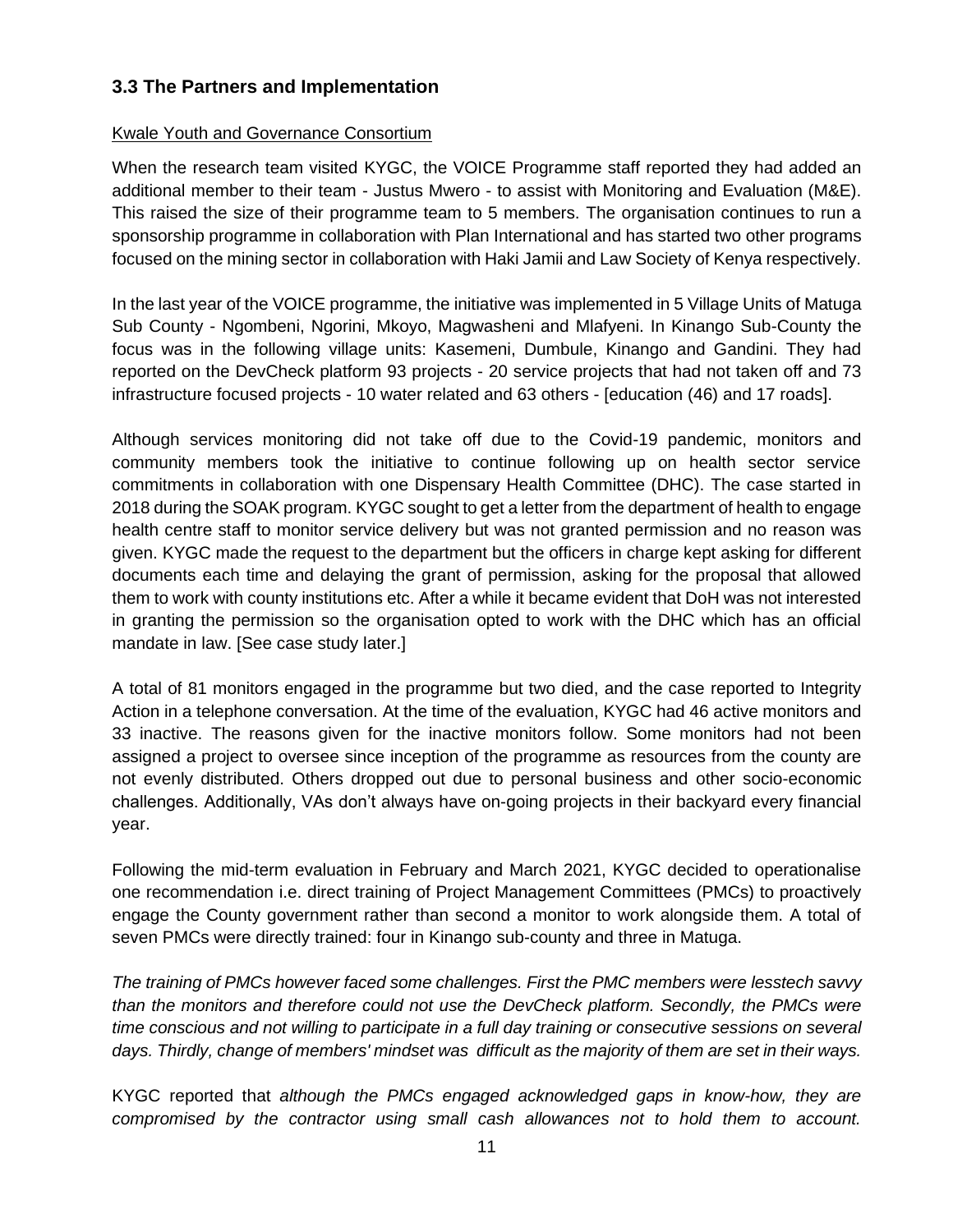*Consequently, they turn a blind eye to things in deference to the contractor and county engineer. Generally, contractors usually try to repress criticism.* 

*On the other hand, KYGC reported the VAs were not very enthusiastic about the PMC training experience and only attended day one of the training.*

Due to this move, the KYGC reported that they have been perceived by some VAs and community members as a troublemaker in society working against the duty bearers and PMCs.

Notwithstanding, KYGC celebrates the stretch and brand visibility the programme has afforded it. This partner's grassroot footprint has widened and trust from the community established considerably especially in Kinango that usually does not attract lots of civil society projects. The stretch/growth has helped the organization to transform its working approach from an agency run social audit to a community owned initiative. The organization has also acquired some civil engineering knowhow and their monitors are now referred to as "engineers without papers"

### Kwale County Natural Resources Network (KCNRN)

On 31st January, 2022, the research team met KCNRN staffers late afternoon in a restaurant in Ukunda. The coordinator reported that their organisation had grown and was just about to start implementing a World Bank backed programme on Climate Change alongside the Institute of Law & Evaluation Governance (ILEG) and the Kwale county government. Under this programme, the staff team was going to hire an additional 11 staff members to support its work. Besides, the organisation's status had changed from a Community Based Organisation (CBO) to a Non-Governmental Organisation (NGO) serving the entire coastal region. Their name was set to change to Conservation Alive Kenya (CAK).

At the time of the evaluation, KCNRN had monitored 109 projects: 54 completed, 8 in-complete, 39 active and 8 approved but not started. Of the 39 active, 9 focused on services and 30 on infrastructure. The infrastructure projects focused on three sectors: education, health and water. The total number of monitors was 109. Of these monitors 32 had stopped work as their projects came to an end. Currently 50 monitors are active and the organisation in addition has 27 volunteer monitors whose use remains unclear. Only the 50 monitors receive a stipend. A cross cutting challenge reported is that monitors keep demanding for a bigger stipend and that the staff is very stretched due to several projects overlapping.

Following recommendations from the mid-term evaluation, KCNRN decided to change its monitor recruitment procedure. Monitors' roles and responsibilities were outlined and they no longer had to become KCNRN members. The upshot of this was the fact that the monitors' commitment to their work improved. Further, the CBO had developed *a monitors and PMCs training manual*. Further, under KCNRN'sinfluence and with its support, the Marere Ward MCA had developed a County Assembly Bill - *Kwale County Project Implementation and Management Bill* - to strengthen the monitoring work in the county.

Surprisingly, KCNRN's Coordinator reported that their working relationship with the government is fragile, yet they reportedly were at the start of a collaboration on another program. According to the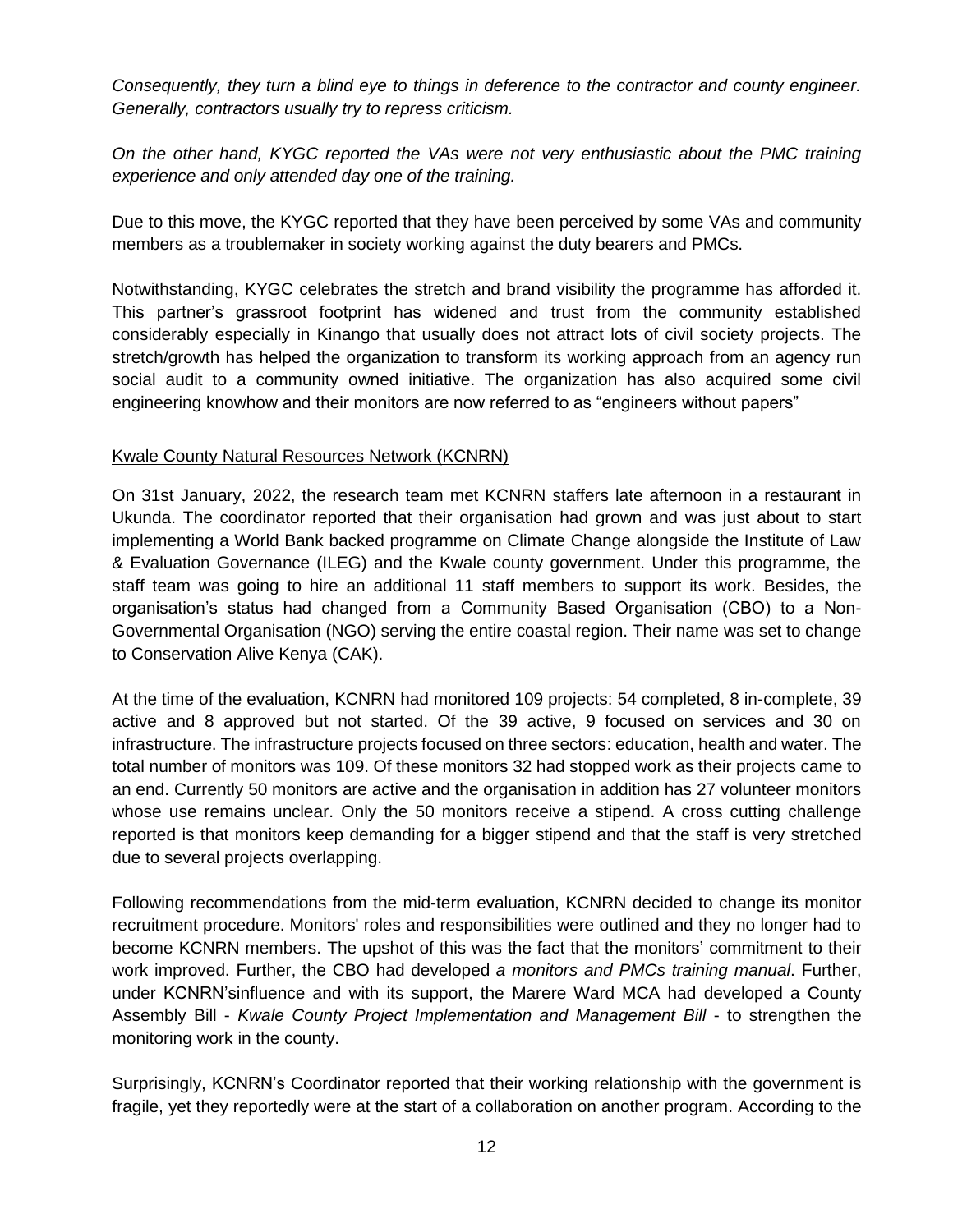staff team, the VAs and WAs see the organisation as a threat to their work in their push for transparency and accountability. Besides, contractors see the organisation as a hindrance to their project implementation linked to the monitoring work.

<span id="page-12-0"></span>Internally, KCNRN has adopted an alternative tech tool [-](http://www.serenic.com/ourcustomers/ngos) [www.serenic.com/ourcustomers/ngos](http://www.serenic.com/ourcustomers/ngos) for managing their other programmes and for internal reporting on other projects but not to necessarily update the government. A new staffer, whose role was not disclosed to the evaluation team had recommended the new tool to the organisation.

# **4.0. Methodology and Structure of the Report**

Fieldwork for Part II of the VOICE evaluation took place from 24th January to 4<sup>th</sup> February 2022 in Kwale County. The data collection exercise was conducted in collaboration with Kwale Youth Governance Consortium (KYGC) between  $24<sup>th</sup>$  Jan and  $28<sup>th</sup>$  January, 2022. Thereafter, community visits followed with the Kwale County Natural Resources Network (KCNRN) from 31<sup>st</sup> January to 4<sup>th</sup> February, 2022.

In undertaking the evaluation, the consultants reviewed the relevant data including reports of training as well as the mid-term evaluation report undertaken to establish what worked and what did not work through both outcome harvesting and other participatory methodologies such as focus group discussions (FGD), key informant interviews (KIIs) and physical observation of projects.

Overall, although the evaluation did not cover as broad a range of stakeholders as was desired, the range of level of duty bearers met and interviewed through KCNRN was higher and more representative than was the case during the mid-term evaluation. Credit for this goes to the partners who undertook the requisite mobilisation.

The level of conversations was deeper at all 3 levels of the evaluation objectives: citizens, institutions and platforms as shared in the terms of reference. KYGC provided notable case studies of monitors, duty bearers and formations taking action while KCNRN had made some significant in-roads in their attempts to indirectly influence government policy [Monitoring and Evaluation policy and a draft private member's bill to inform the Project Implementation process].

A glaring outlier noted in this evaluation exercise was the Community Development Officer (CDO) role within the villages and wards. The consultants met them while engaging duty bearers in the subcounties managed by KCNRN. They were outlier becausetheir role was surprising as they had not been previously mentioned by either partners or the VAs during the mid-term review. Although it was unclear where they fit in the county government system, the discussions revealed CDOs should be the natural counterpart to partners in conducting community sensitisation about various policies of the national and county government applicable in the local set up.

Of note also was the fact that the duty bearers' groups differed in their feedback regarding the VOICE program. KYGC allied duty bearers were very collaborative yet the KCNRN team were more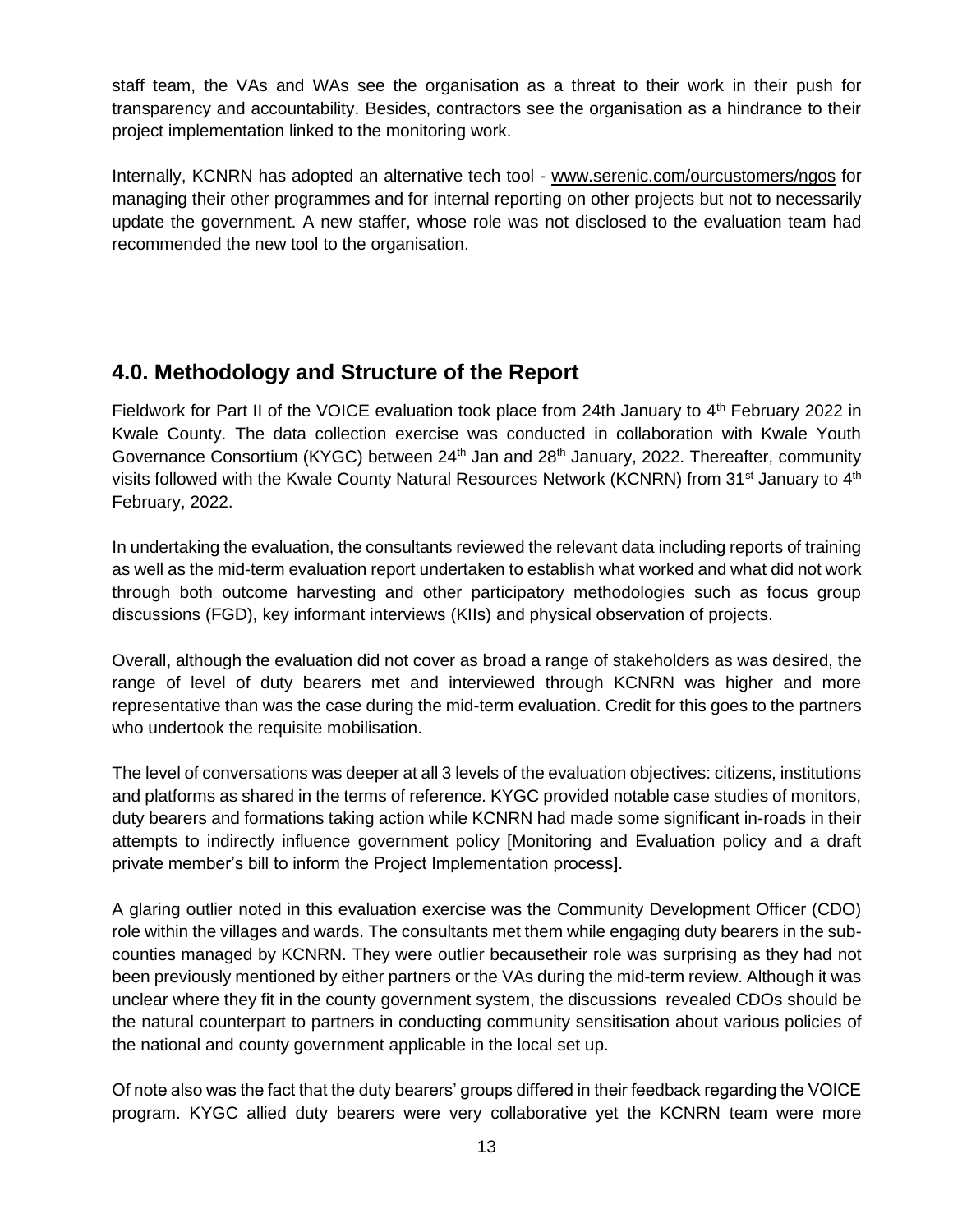defensive and reluctant to mention any gains emanating from the initiative. From the discussions held with the duty bearers presented by KCNRN, one could tell that some had not worked with monitors at all.The consultants noted that even if the number of duty bearers in a meeting was large they kept defering to one or two for comprehensive responses and the others offered perfunctionary contributions. Despite the above observation, it cannot be said with any level of certainty that there was any incentive paid, other than the bus fare to get to the meeting point with the consultants, that we noted being reimbursed to nearly all interviewees by both partners. By the same token we cannot say with certainty that any of the partners undertook biased mobilization. It is noted though that KCNRN had four times more duty bearers than KYGC, a fact that could perhaps be explained by their closer working relations with the County Government as opposed to KYGC.

| <b>Date</b>   | <b>Place</b><br>M- Matuga<br><b>K-Kinango</b> | <b>Partner</b> | <b>Monitors</b>     | <b>JWG/PMC</b>          | <b>Duty</b><br><b>Bearer</b> | <b>Beneficia</b><br>ries | <b>Others</b>                |
|---------------|-----------------------------------------------|----------------|---------------------|-------------------------|------------------------------|--------------------------|------------------------------|
| 24/01         | Ukunda office                                 | 4(3m, 1f)      |                     |                         |                              |                          |                              |
| 25/01         | Kinango/K                                     |                | 5(2f,3m)            | 6(2f,4m)                | 1f Kinango                   |                          |                              |
| 26/01         | Gombaumale/<br>Κ                              |                |                     | 3f,4m                   |                              | 5(2f, 3m)                | 5(2f,3m)<br>(DHC)<br>Gandini |
| 26/01         | Gombaumale/<br>Κ                              |                | 4(3m,1f)            |                         | 1 <sub>m</sub><br>Gandini    |                          |                              |
| 27/01         | Tsimbi/Golini/K                               |                |                     | 8(3f,5m)<br>Manjera     | 1 <sub>m</sub><br>Mbuguni    |                          |                              |
| 27/01         | Gandini/K                                     |                | 3(2f,1m)<br>Gandini | 5(4m,1f)<br>Mitangani   |                              |                          |                              |
| 28/01         | Tiwi & Kubo<br>South/M                        |                | 4(2m, 2f)<br>Tiwi   | 6(2f, 4m)<br>Magwasheni | 1 <sub>m</sub><br>Magawani   | 4f<br>Tiwi               |                              |
| 28/01         | Tiwi/M                                        |                | 3(2m, 1f)<br>Tiwi   |                         |                              |                          |                              |
| <b>Totals</b> |                                               | 4(3m, 1f)      | 19 (11m,<br>8f)     | 32 (21m, 11f)           | 4(3m, 1f)                    | 9(3m, 6f)                | 5(3m,2f)                     |

**KYGC: Tables showing # participants for FGDs and KIIs conducted**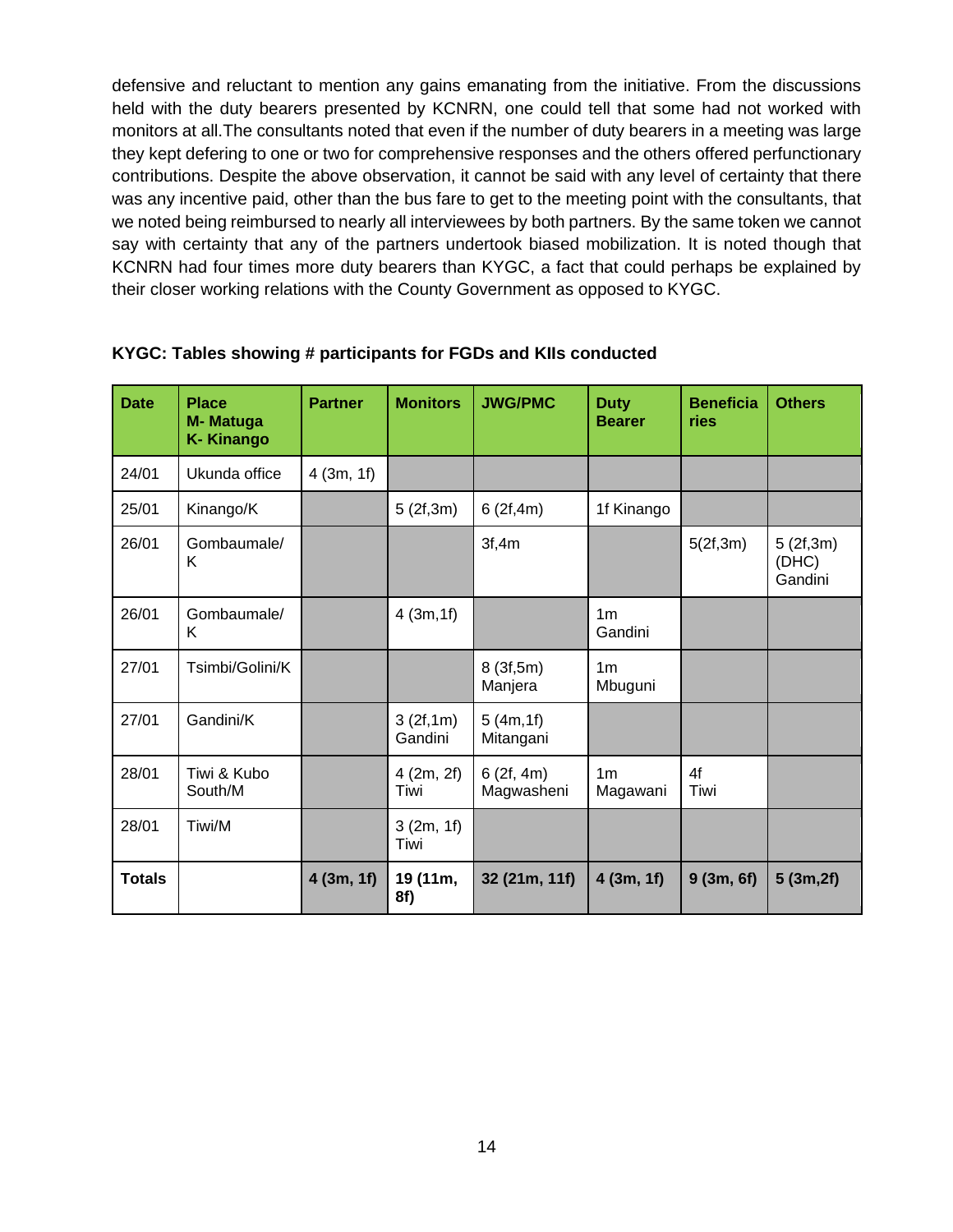| <b>Date</b> | <b>Place</b>                  | <b>Partner</b> | <b>Monitors</b>     | <b>JWG/PMC</b> | <b>Duty</b><br><b>Bearer</b> | <b>Beneficiaries</b> |
|-------------|-------------------------------|----------------|---------------------|----------------|------------------------------|----------------------|
| 31/01       | Restaurant in<br>Ukunda       | 2m             |                     |                | 2VA, 1 Com<br>Dev Officer    |                      |
| 01/02       | Ukunda &<br>Kinondo/Ukunda, M |                | 4(3m,1f)<br>Kinondo | 6(3f, 3m)      |                              |                      |
| 02/02       | Kinondo/Ukunda, M             |                | 3(2f, 1m)           |                | 2WA, 1VA                     | 2(1f,1m)             |
| 03/02       | Pongwe/Kikoneni,L             |                | 4(3f, 1m)           | 5(4m, 1f)      | 1VA                          | 2(1f,1m)             |
| 03/02       | Vanga, Lunga Lunga            |                | 2(1f, 1m)           | 4(3f, 1m)      | 4VA, 1WA                     |                      |
| 04/02       | Mwereni, Lunga<br>Lunga       |                | 7 (4f,3m0)          | 8(7m,1f)       | 3VA, 1 Com<br>Dev Officer    |                      |
| Totals      |                               | 2m             | 20<br>(9m, 11f)     | 23 (15m,8f)    | 16                           | 4(2m,2f)             |

# **KCNRN: Tables showing # participants for FGDs and KIIs conducted**

# <span id="page-14-0"></span>**5.0. Findings**

The findings of this study are presented to answer the two research questions considering their impact on the three levels of programme objectives. The research questions were: Which elements of the CIB approach add most (and least) value to the experiences of programme stakeholders; and how can these be best implemented to effectively achieve the objectives of the programme?

# <span id="page-14-1"></span>**5.1 Changes in Citizens including Monitors**

# <span id="page-14-2"></span>**5.1.1 Monitors**

**Personal growth - Monitors have become opinion shapers and leaders:** The trained monitors reported that they have new positive self-esteem, confidence and boldness. Some have become leaders in other spaces where they could not have previously engaged. The capacity developed has helped some of them to gain work experience, showcase their abilities and find jobs. A few others have decided to further their education in order to pursue electoral positions.

# <span id="page-14-3"></span>**Textbox 5.1. Monitor Case Study**

Through Rama's monitoring work in one of the wards, his integrity shone through and he found work as a foreman by the contractor at Kiweke Ground. Moreover, he has become a leader and peer advisor on engaging government and general youth involvement in societal issues.

Rama was interested in vying for the MCA position but was limited by his level of education having dropped out of high school. Alive to this shortcoming, he has since found a donor to sponsor him to complete his high school studies for possible future engagement.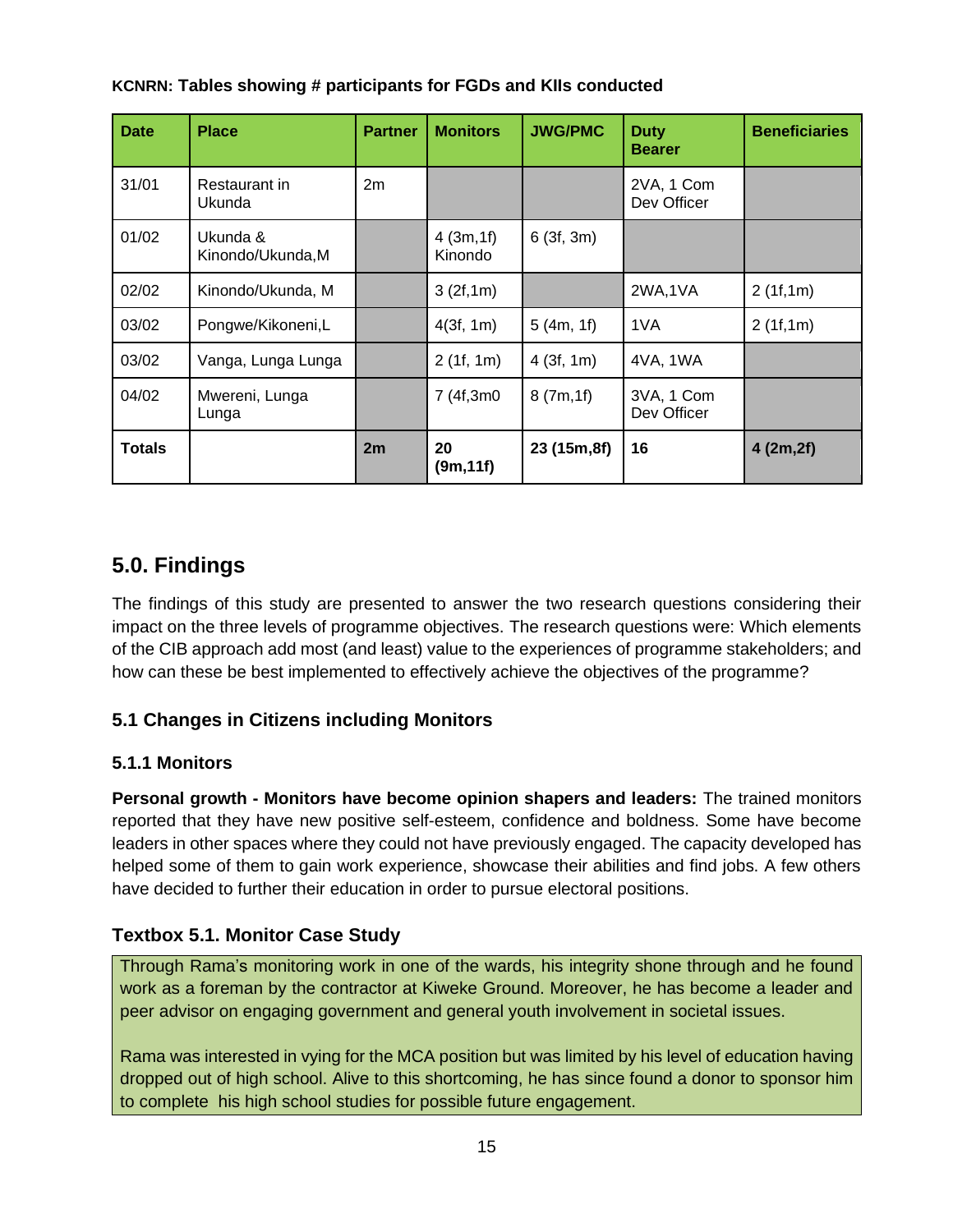**More trust in government:** The training that the partners offered to monitors gave them a basic understanding of how government works, the responsibilities of each official and guided them on the right questions to ask their leaders. Since then, monitors have proactively reached out to government officials like the chief, village chairmen, village elders and "nyumba kumi" leaders - they previously would not have engaged. Seeing problems monitors identified resolved boosted their confidence to continue engaging government and exercising agency in their communities. The youthful monitors have encouraged their peers to ensure they obtain the national Identity (ID) cards in order to benefit from government processes and jobs.

**Community and government resource persons:** Partners and beneficiaries attested that the monitors enjoy an easy relationship with the community and have become a resource to local project management committees (PMCs) and village administrators (VAs). Individual monitors are considered to be 'consultants' or 'project engineers' by VAs and the public. Most monitors have earned the social license to undertake monitoring where they were considered rubble rousers before. VAs interviewed during the study see monitorsas their hands and feet for mobilisation for public participation and greater citizen engagement in the development processes.

**Quality Structures built up:** Projects in regions where monitors are deployed have been effectively monitored and gaps addressed. Monitors ensure the quality of materials listed in the Bills of Quantities (BQs) are procured and adherence to the set building standards. In several villages visited there was evidence of better quality buildings delivered faster as long as they were supervised by monitors.

# <span id="page-15-0"></span>**Textbox 5.2. Case Study: The case of two projects by the same contractor**

In Dzivani, Kinango Sub County, where KYGC operates, two separate school building projects built by the same contractor one under the funding and supervision of the National Government Constituency Development Fund (NG-CDF) and the other by the Kwale County Government were of very different qualities. During a visit to the two projects, the evaluation team noted that Monitoring of the ECDE building work by the locally assigned monitors in collaboration with the PMC made the difference in terms of quality of materials used and workmanship employed.

On the other hand, the construction of a classroom under NG-CDF was substandard as the project unmonitored and the contractor took shortcuts in his work. At the same time, without the monitors, the community did not know what aspects they should have monitored and questions to ask the MP and his team. The walls were already cracking and the floor was so poorly done that hardly 3 months after opening for use there were already potholes.

# **(See report cover photo taken by evaluation team on 27th January 2022)**

The difference in management of the county and CDF financed projects is absurdly different yet the kitty used is all from the public pot, generated from taxes. An established practice in CDF financed initiatives is that selection of projects and tendering is very political with limited public participation if any. Additionally, PMC members' selection is not open and they are paid stipends sometimes by money hived off from the costs of the project. While this is not legal, the practice is so pervasive that the court system does not follow them up anymore.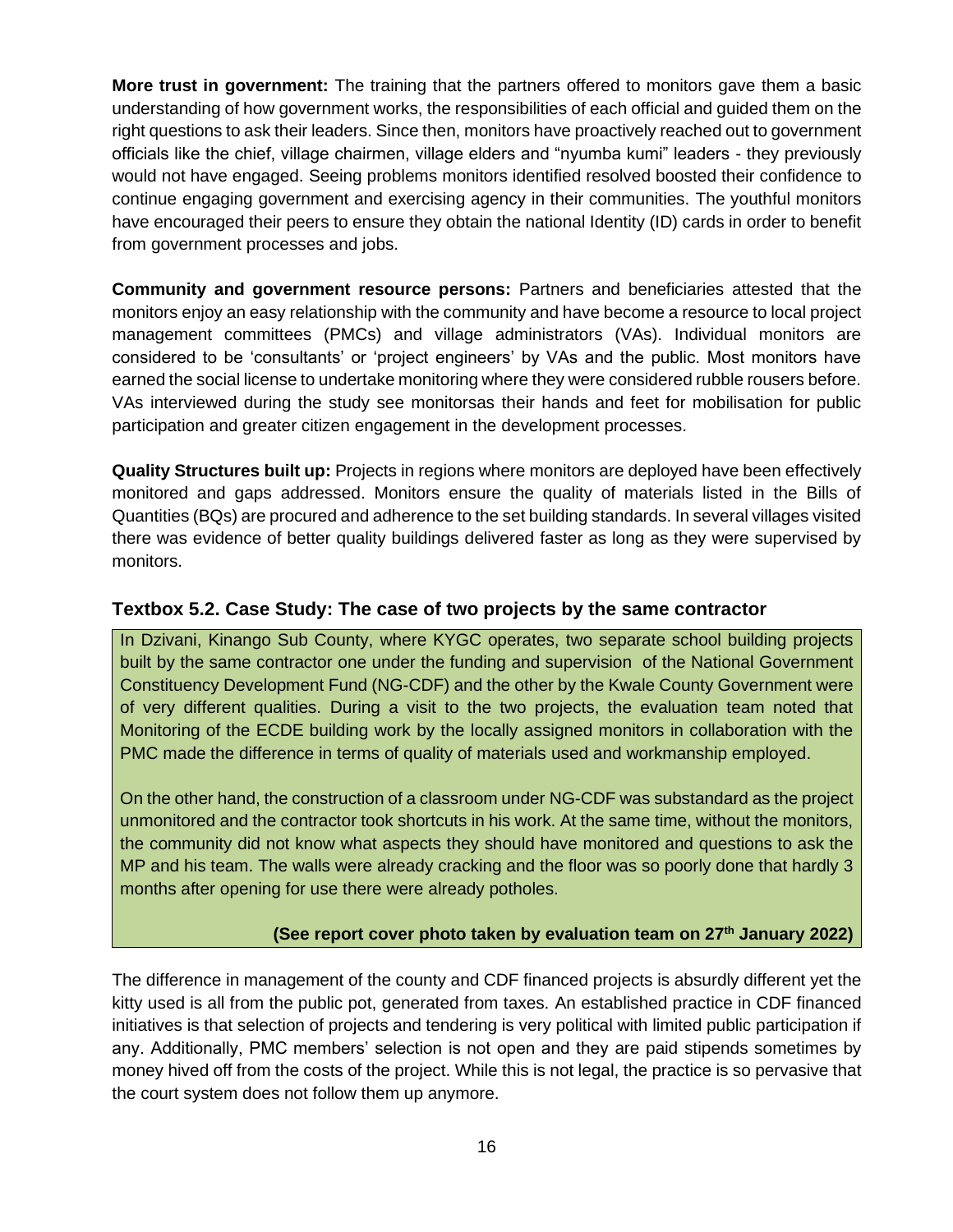**Teamwork enhanced:** Over time the monitors have come to value working as teams. In the face of challenges, monitors from various villages have met to brainstorm and consult to strengthen their advocacy. This initiative is also used to solve individual and community issues whenever they arise

**Aspiration for higher community service:** In Kinango, one monitor reported that he has been asked by the community and has decided to run for Member of County Assembly (MCA) office in the upcoming election in August 2022. This level of trust could easily translate to more "voice" and influence in the government for the community and the partner organisation.

**Women monitors have had family challenges due to entrenched culture:** The need for women leadership in the community has been highlighted through the fruitful work of monitors. Nevertheless, in some cases, married women monitors have faced family resistance as they work with men among PMCs and monitors. Their leadership and related work was counter-cultural and several of these women became inactive to assuage their husbands' insecurities, or just comply with cultural practices.

**Monitors can be dangerous powerbrokers:** Despite the many positive points emerging from monitors influence after their training and general empowerment, they can individually and corporately become dangerous powerbrokers for both good and evil in the community. In addition, they can abuse the newly gained public trust to broker decisions for the community without them. For example: In Kasemeni, a woman monitor was compromised by the contractor. In Dzivani CDF project there was a woman monitor closely allied to the MP that blocked criticism of the project by others.

These examples were shared by partners. The risk is largely mitigated by having monitors work as a team of more than two people, ideally from different tribes. Overall, however, such malpractices cannot be totally ruled out but they can be mitigated by laws such as the County Assembly Bill sponsored by KCNRN on management of projects and by having more empowered community members. Ultimately the CIB approach is not about monitors but rather about empowered citizens. An empowered citizenry and tight corruption laws will not allow corrupt monitors just as they will not allow corrupt government officials to steal they tax money.

# <span id="page-16-0"></span>**5.1.2 The General Public/Community Beneficiaries**

**A network of informed people has enlarged.** The training offered to monitors and directly to PMCs has resulted in a network of people with the capacity to oversee project implementation, hold contractors to account thereby ensuring development of quality infrastructure. The community is now empowered where there were great awareness gaps about their own rights and responsibilities in project implementation.

**Community ownership of projects has risen.** Monitors have sensitised the public about the need to engage in project selection, planning and implementation as it is their own taxes used to build the structures. With this understanding, more people have proactively engaged in project implementation processes. VAs and beneficiaries shared the community have also learnt that projects are more important than a stipend/token '*mbomulo*.' In Magawani village the VA now conducts his own consultations, develops his Village Development Plan and mobilizes resources to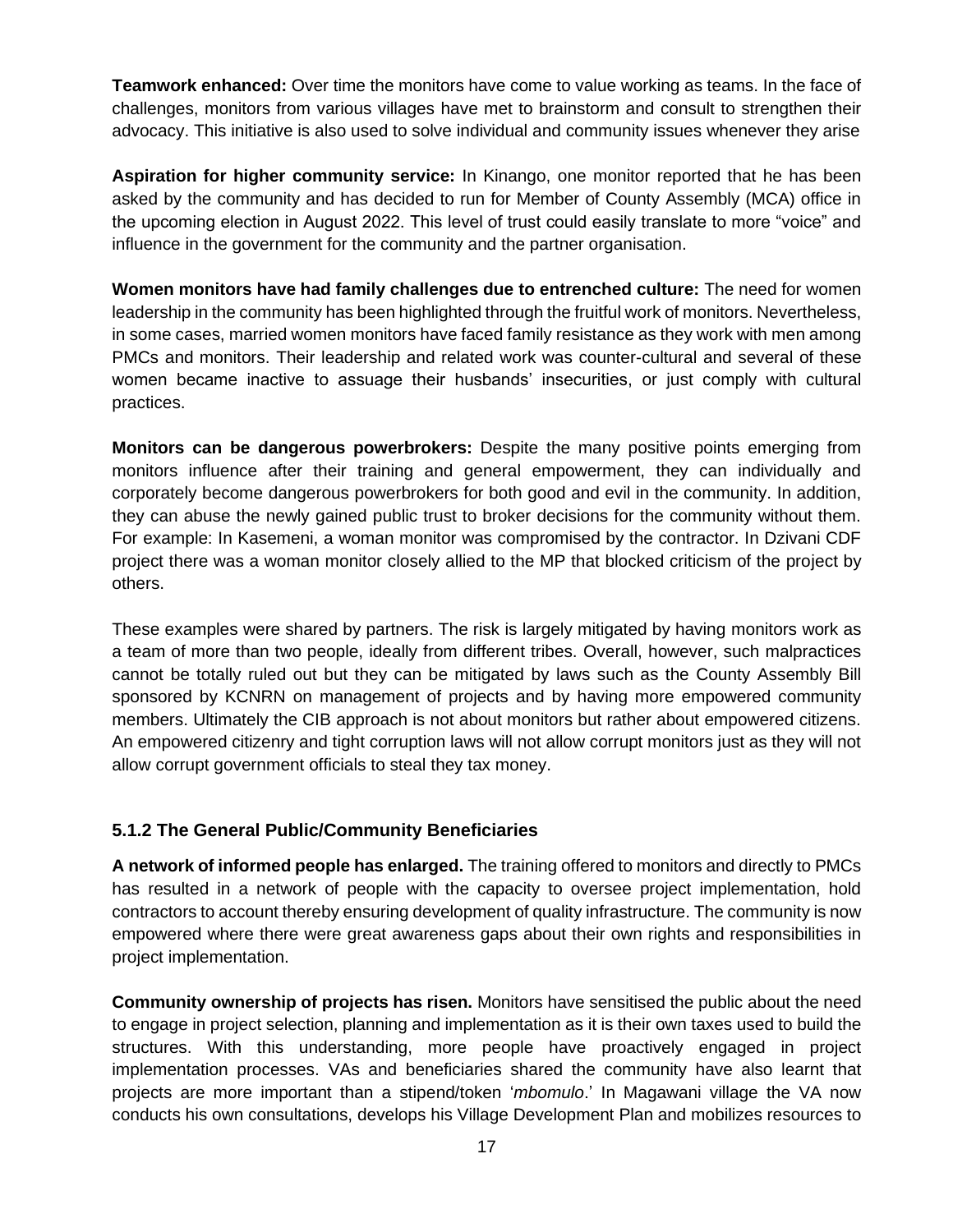ferry his constituents to the Ward public participation meetings to vote for projects that are close to their hearts.

**Monitors have helped improve trust between VAs and the Public:** Previously, communities complained their views were not considered or heard by the government officials, while government officials also complained that communities did not engage in development discussions, but now, monitors have helped raise the trust levels.. Key to the raising of trust levels has been the civic awareness about the role of VAs and their superiors in the County government bureaucracy and knowledge that a citizen could petition the government from the village level all the way to the county

**Trust in CSOs has increased:** The partner organisations have earned community trust. The work under this programme helped to empower the community on how to proactively engage government and consequently made it more accessible. The community has also garnered a level of understanding of government processes.

# <span id="page-17-0"></span>**5.2. Changes in Institutions and Duty Bearers**

Generally, the government respondents acknowledge monitors input in project implementation as useful in ensuring value for money spent on projects, timely information sharing on emerging problems and good service delivery. For instance: Monitors collaboration with the Dispensary Health Committee (DHC's) in Gandini has helped raise service delivery levels as well although there is still a lot of resistance by the government allowing CSOs to monitor service delivery especially in health facilities even if it is much needed as the case of the Gandini Dispensary DHC confirms. The challenges with DHCs begin right at the top with department of health at county level not allowing CSOs space to work in the health facilities. The work with both PMCs and DHCs need anchoring in the county laws as a first step, then initiatives like VOICE to pilot-test them for fit and adjustments.

# <span id="page-17-1"></span>**Textbox 5.2 Case Study of Service Monitoring in Gandini Dispensary**

In 2020 when Covid-19 came, the restrictions imposed made it difficult for monitors to continue visiting the facility and conduct community surveys. However, the monitors had managed to bring together the committee members and had started analysing the problems. A meeting that brought together DHC, monitors and KYGC, noted that the committee did not clearly understand their role and the strength they had in addressing the issues they faced though they had legal mandate.

At this particular dispensary, the nurse in charge was reporting late to work (sometimes as late as 11am) while patients were coming to the facility very early (from 7 am). Most times patients would be found lying down at the waiting bay since the seats available cannot accommodate all the patients patiently waiting for the nurse to arrive. Emergency cases would not be handled during the night and early morning hours since the nurses do not stay near the facility. The staffer's excuse was that the house which was constructed through CDF over five years ago was unfit to live in. There were always shortage of supplies and patients were being referred to a nearby shop to buy drugs. One of the male supporting staff was accused of peeping through the delivery room window whenever there was a woman giving birth. The DHC although involved in budgeting and withdrawal of funds was left in the dark during procurement. Some of the supplies budgeted for and money withdrawn to facilitate the purchase could not be accounted for.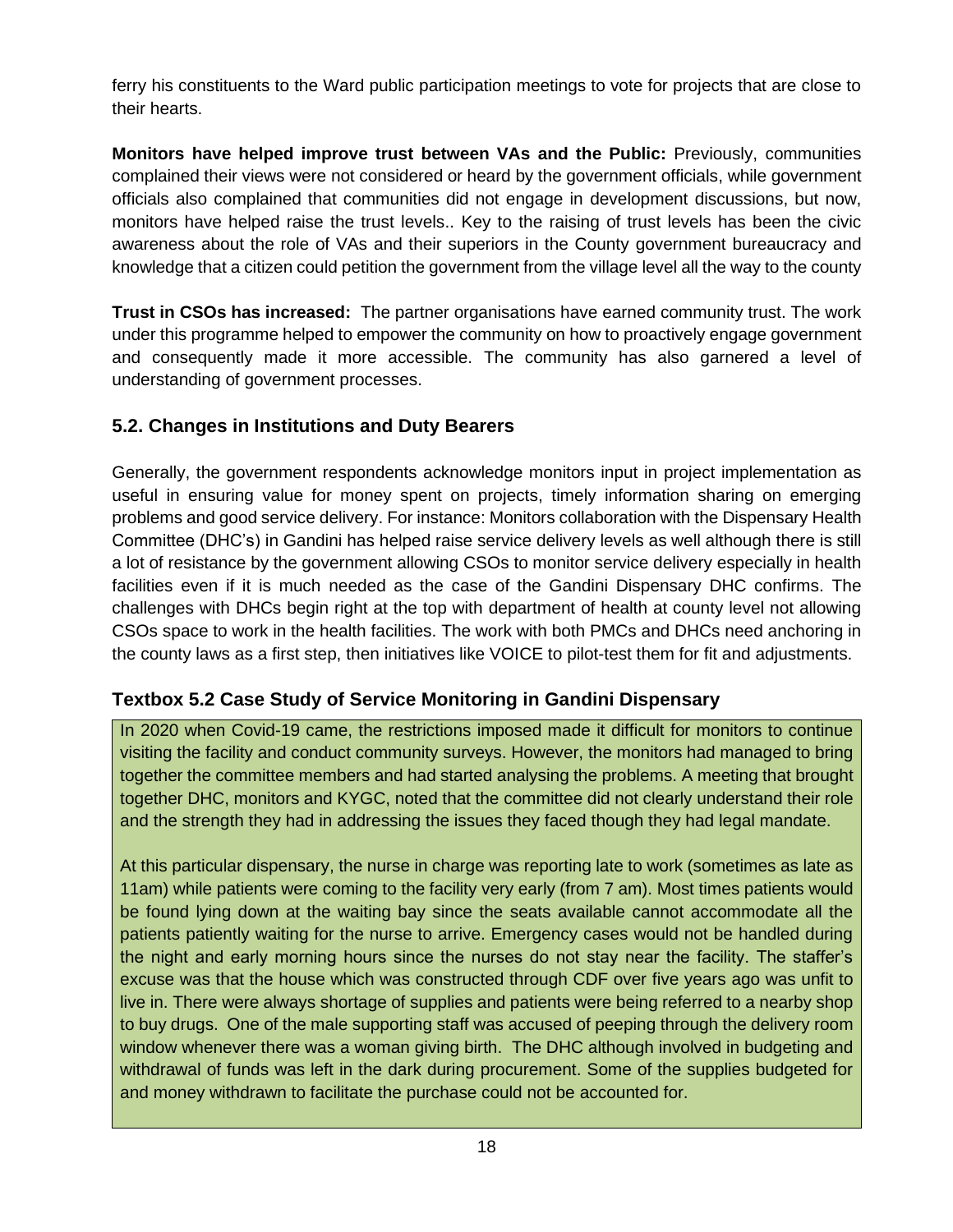After identifying the issues, a series of meetings were held to find and implement possible solutions. The committee was tasked to write to and visit the sub county public health office to table the concerns. The DHCs demanded for the person in charge to be transferred and the funds that had been withdrawn but not accounted for refunded. Auditors/ department officers were sent to the facility for a fact finding mission.

KYGC linked the DHC with 'Jicho Pevu', a sub county health advocacy team that operates within Kinango sub county. This was meant to serve as an alternative approach to solve the problem in case the health department does not act with speed.

The auditors confirmed most of the allegations made towards the nurse in charge and he was promptly sent on compulsory leave after which he was transferred to a facility in one of the remote areas of the Sub-County.

The DHC and community members are now attending public participation forums to ensure some of their needs are addressed. For example, they have made proposals for construction of a new staff house and maternity wing. These projects are in the pipeline while others have been approved and soon they construction will start.

The DHC members are now free to seek treatment at the facility. The DHC now understands better their role in managing the facility. The remaining staff at the facility are more alert since they have seen what their colleague went through. The nurse in charge was transferred to a remote area and his colleague is now in charge. The DHC confirmed that their working relationship with the new nurse in charge is good and they get answers to all their questions.

# <span id="page-18-0"></span>**5.2.1 County Government and Village Administrators**

The Village Administrators listed a number of challenges they face in the course of duty which include that:

- Contractors do not adhere to the material standards set in the Bill of Quantities (BQs);
- Some contractors who don't have working capital are dependent on office payment to roll out projects often leading to delays;
- Contractors of questionable integrity and that have previously used substandard materials own businesses with different company names to camouflage and evade blacklisting by the county government;
- Contract awarding parameters are not based on merit, or the quality of previous work, but are politically pushed leading to too many projects being awarded to one company who then sub-contracts.
- Contractors not giving in to corrupt deals are denied projects.
- Project oversight by all elected leaders is lacking.
- Members of the public do not participate in every part of the budget making process then complain that their priorities and expectations are not heard or respected.
- They have limited resources to be shared in vast region and the need to balance interests
- Lack of public ownership of projects which in turn affects their sustainability and overall maintenance.
- Sometimes, Members of County Assembly (MCAs) prioritise personal rather than community interests in project selection for implementation. Most of the choices focus on their political base interests.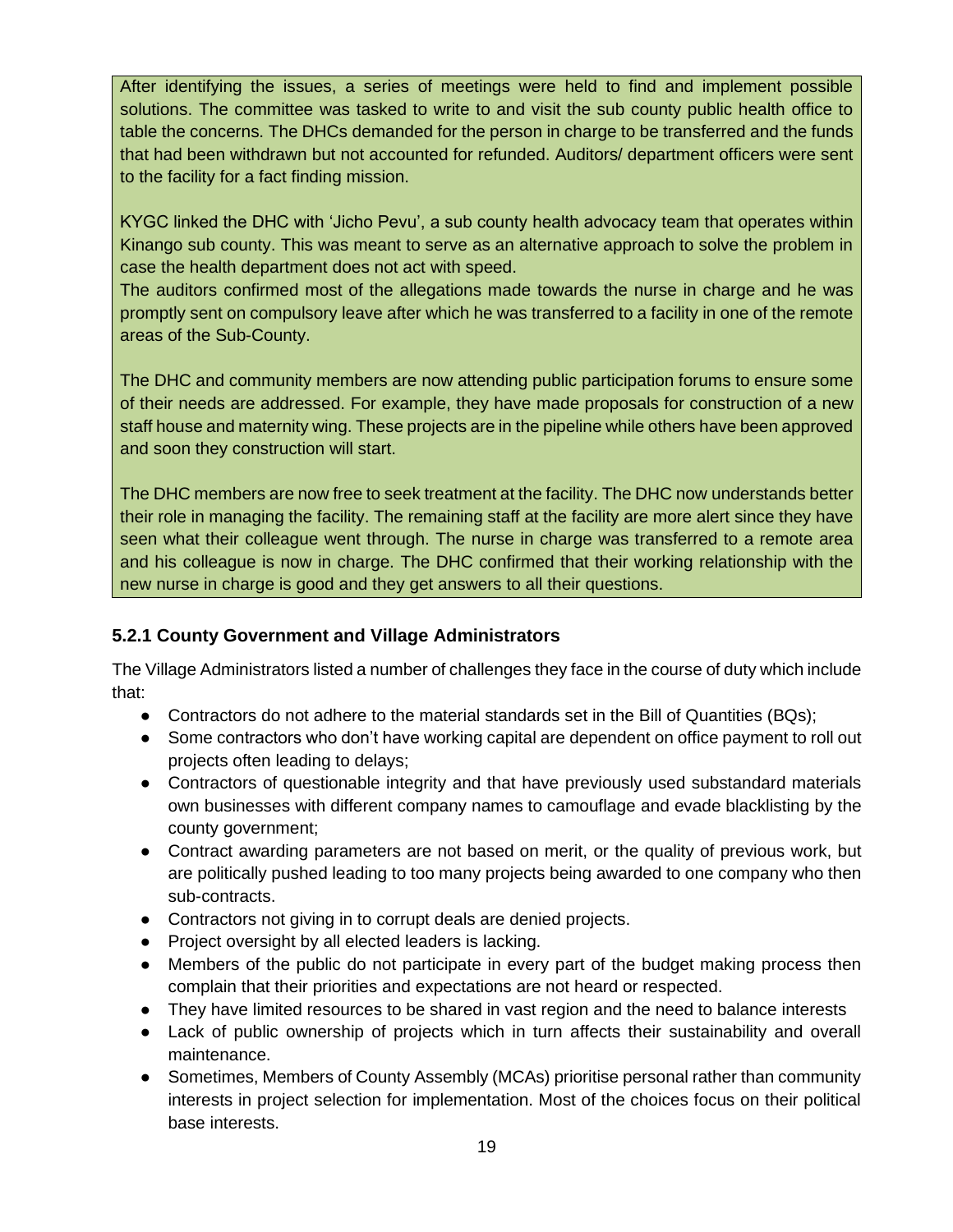- Tensions between the Chief and VAs sometimes arise due to mandate overlap and the public can still not fully distinguish roles.
- Illiteracy of mostly women and low girl-child education enforcement
- Low level of public protest due to limited civic awareness.

However, a number of positive changes were noted by the duty bearers as a result of the efforts from the project.

- *a)* **Increased transparency and accountability with the involvement of monitors:** Government has become more transparent and accountable to the public about projects since monitors became involved in their implementation.
- *b)* **VAs training strengthened:** The VAs training was strengthened as monitors were prepared for their task. The only training, they had received from the government was their induction that focused on general administration. The researchers noted there was a significant difference in how male and female VAs responded to the question about government training offered to them before their deployment to the field. Women VAs were more forthcoming that they had training gaps that the partners training filled. Reading and interpreting of the Bill of Quantities was particularly highlighted.
- *c)* **More Stringent Project Monitoring:** Monitors have offered auxiliary support to VAs in project monitoring resulting in better problem resolution and raising quality of projects.
- *d)* **Exposure to technology tools:** Through interaction with the monitors and the partner organisations, VA's were exposed to reporting technology and applications that sensitise the public regarding projects in an area.

### <span id="page-19-0"></span>**5.2.2 Project Management Committee or Project Implementation Committee**

**Monitors build capacity PMCs:** Although PMCs are vital to county project implementation, they actually do not have a mandate in law. Consequently, they exist at the pleasure or goodwill of the governor but have no set budget allocation to cater for their training and time spent on tasks. In the course of their collaboration with PMCs, monitors have informally trained them on reading and interpreting Bill of Quantities (BQs). This capacity has enabled these committees to hold the contractor to account and raise demands to the government officials overseeing the project.

PMCs that had been directly trained by KYGC without monitors involvement in discussions requested to have monitors seconded to them too to strengthen their capacity and voice beyond the formal capacity building offered to the committees. For sustainability of the program, a training of trainers – similar to monitors empowerment – in every village (at least two in each) is necessary. This should be done in villages that do not have any past monitors. In addition, working with monitors approach appears to be preferred compared to the formal training like was organized by KYGC and reported earlier. Capacity building should not always be seen in the form of classroom training but rather hand-holding, one-on-one mentorship especially where it involves passing on of skills.

**Volunteering and PMC membership is a way forward for monitors:** According to beneficiaries, the community is planning to select monitors as PMC members and others have been urged to run for office as Members of County Assembly (MCAs). Inactive monitors after their stint with partners, are increasingly volunteering to support their communities in project management for sustainability.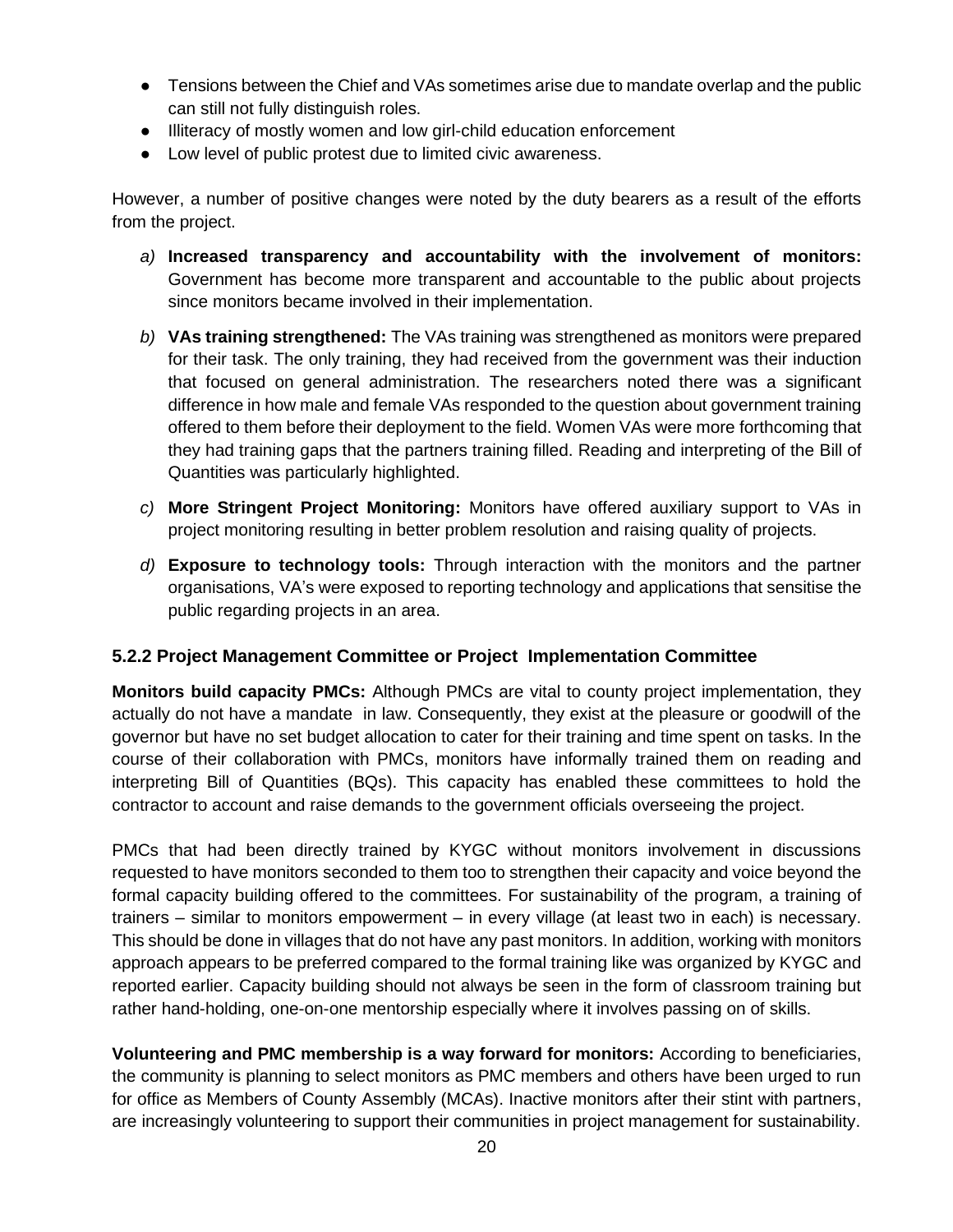Mama Anna, the VA in Kinango describes them as 'monitors wangu' [*my monitors*] They are seen as a critical component in project management.

**PMCs willing to exercise agency:** After training and empowerment, PMCs members were able to engage government better, especially knowing how to prepare and present a case before government officials so you are not just given an answer to get you out of the office. Knowledge on how to read and interpret the BQs, and knowledge of good soils for foundations of buildings, played a big role in building their confidence to both engage the government as well as the communities to resolve issues that arise. The Manjera Village ECD committee acknowledged that they had learned the steps for engaging government as well as for participating in public forums

Collaboration with monitors assists PMCs express voice. PMCs as community representatives are empowered to speak with government. Relations with government have improved and explanations from government are more forthright. The community can also speak without intimidation.

# <span id="page-20-0"></span>**5.3 Changes in Platforms**

# <span id="page-20-1"></span>**5.3.1 Public Participation Forums**

**Better Representation in Public Participation Forums:** At the grassroot level, VAs mobilise and facilitate public participation forums as part of their county government public engagement mandate. However, a prevailing critique has been they cherry pick the community members that attend. The presence of the monitors has helped to improve its representativeness through their capacity to sensitise their community about its importance, necessity and mobilise.

Some VAs have not been left behind in providing solutions to the need for better representation in public participation forums. Interaction with the Magawani VA [see case study below] helped surface good practices that can be promoted to other VAs that have engaged in the VOICE programme and also the county government public engagement team about what is feasible.The VA actually worked with the monitors and KYGC office in organizing some of the forums for engagement with government in public participation.

# <span id="page-20-2"></span>**Textbox 5.3: VAs Innovation to Facilitate Representative Public Participation**

Ali Hindo, the VA Magawani has a good understanding of social accountability. He is among the youths who benefited from governance projects that were being implemented by Plan International in Kwale County in the past years. The skill sets he acquired back then have helped him ensure that communities participate by engaging government meaningfully.

In 2019, Ali has innovated an informal but structured way of ensuring that communities participate in planning and implementation of development projects within the village unit.

His innovation sought to address the tug of war that was common in project prioritization meetings, in which only rowdy and pushy persons got their way. He wanted to ensure balanced distribution of projects and representation of all voices whether present in the meeting or not.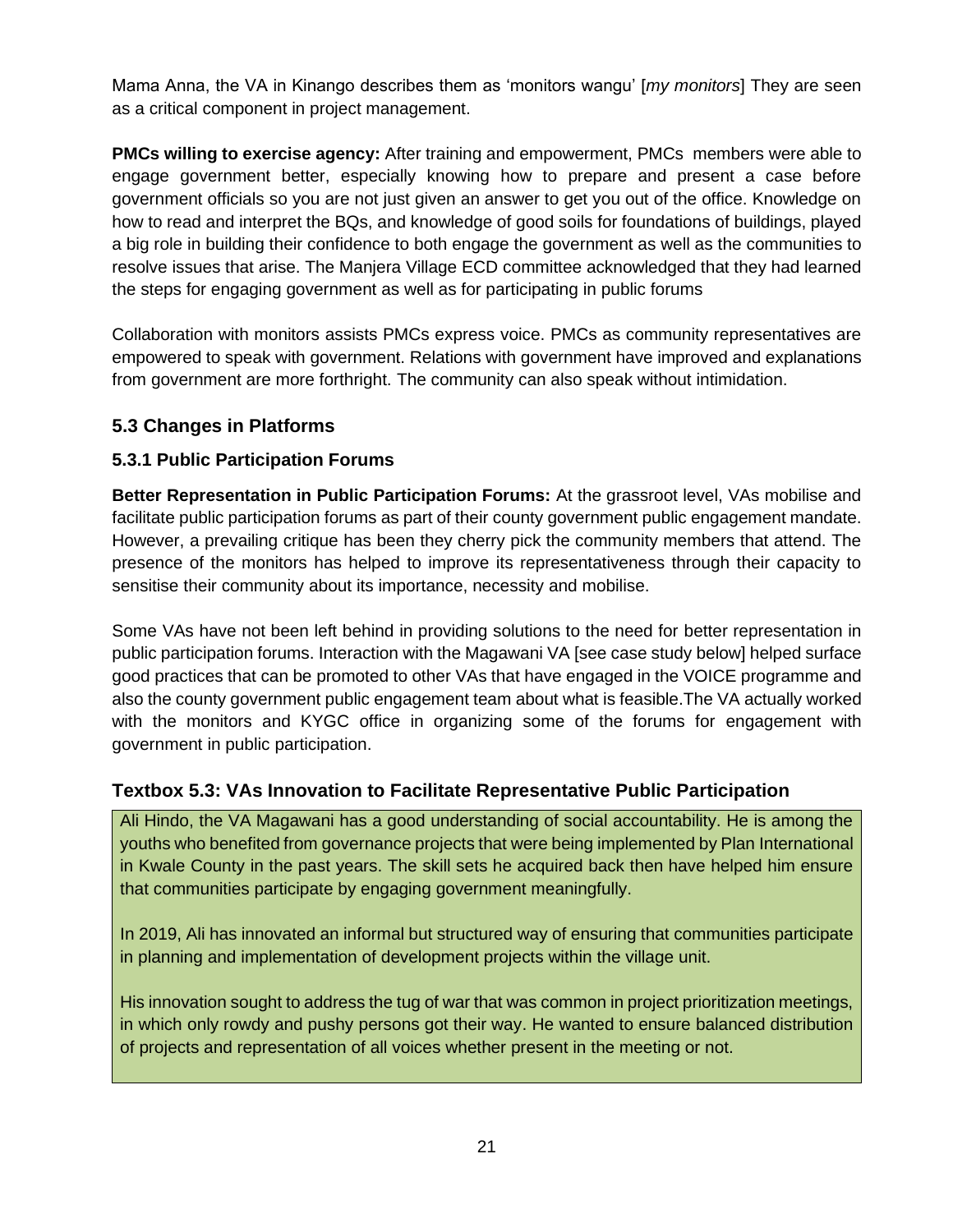His Village Development plan includes the formation of a 'cabinet' which is aligned to the county departments in each village under his jurisdiction. Through these 'village departments', he ensures that the community effectively participates in the budget making process.

Under each department, the community agrees on five priorities and then when they come together to the village meetings, they narrow down to three priorities and identify people who will travel to the venue where the public participation meetings are being held to submit their proposals. This approach has helped the village unit get projects that are a priority to them.

However, it was noted that political leaders have severally disregarded their list of priorities by having projects implemented in areas which suit their political interests. Another challenge is that being a member of that particular community, some people undermine his way of doing things.

Ali's Village public participation plan could be a model that can be promoted to other VAs that have engaged in the VOICE programme and also the county government public engagement team about what's feasible.

# <span id="page-21-0"></span>**5.3.2 Joint Working Groups (JWG)**

**JWGs are important to problems resolution:** This formation brings monitors, the particular PMC, the relevant VA and the contractor or his representative together to address problems arising during building of infrastructure. Monitor training emboldens them to ask the right questions of contractors and the duty bearers who keep them in check. Collaboration between the various parties assists them to resolve the problems conclusively ensuring quality structures.

However, a similar platform to the JWG used to be organised by VAs, alongside the PMCs and designated county engineers to resolve problems. The only difference was PMCs were not empowered and monitors were not present as under the VOICE programme.

Consequently, *County Government public engagement platforms need to be resourced to sensitise and capacitate the public about their rights and responsibilities in project implementation like the monitors under the CIB Approach. Partner collaboration with the Community Development Officers (CDOs) could help strengthen local civil awareness.*

# <span id="page-21-1"></span>**5.3.3 DevCheck**

<span id="page-21-2"></span>**Posts on DevCheck offer shadow reporting:** Posts on DevCheck by the monitors and the partner organisation offer shadow reporting on projects carried out by the County Government in a Village Unit and Ward in a particular political area within a specific time frame. This information if made readily accessible would be useful to the communities as they assess what their future sector specific needs are.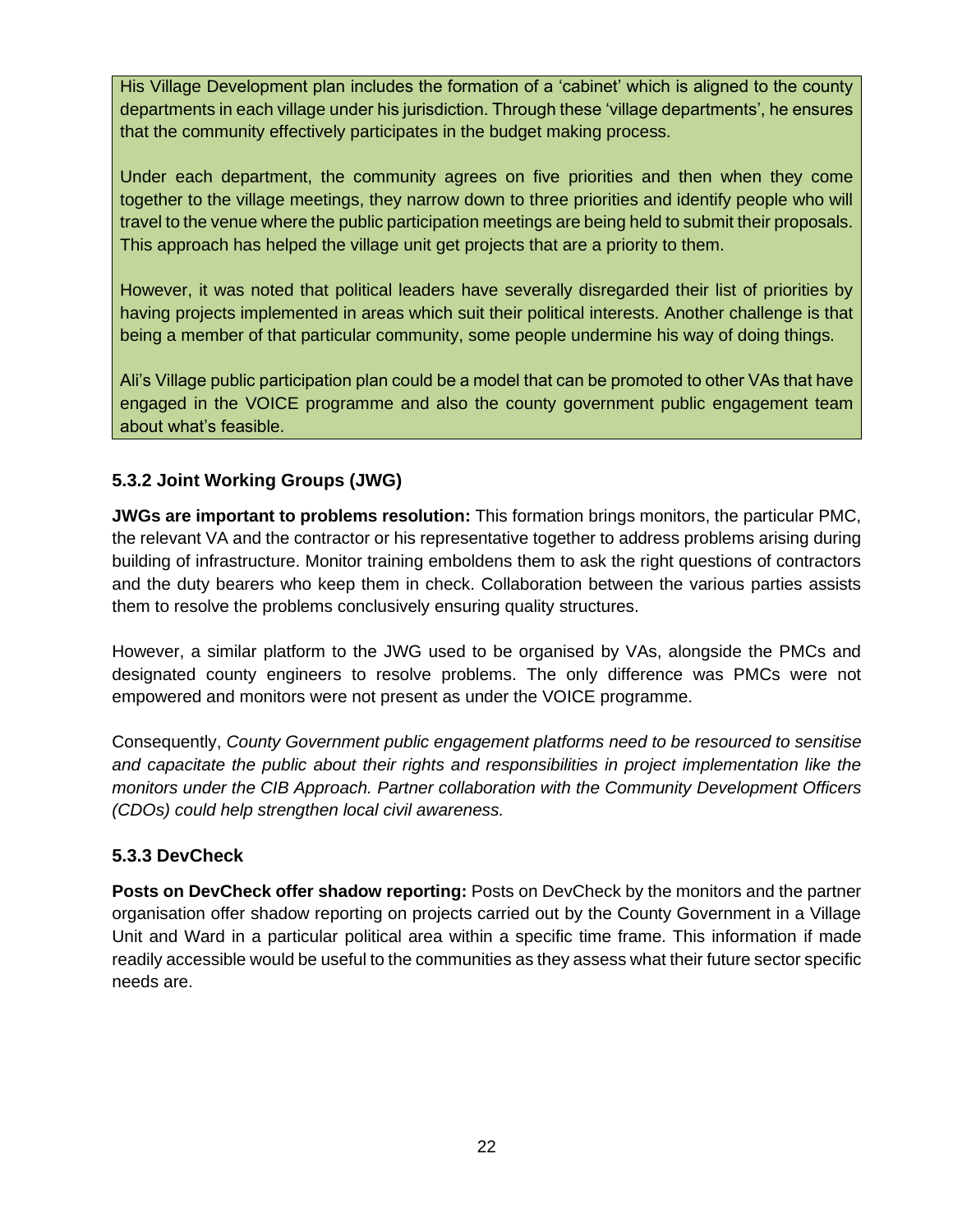# **6.0. Lessons**

**Public demand for transparency and accountability of government entities is enhanced through targeted training of pro-active members of the community by local CSOs.** Participation of the community in the selection of monitors built trust with the partner organisations and motivated the chosen participants to become committed watchdogs of the community projects.

# <span id="page-22-0"></span>**Textbox 6.1. Case Study of a PMC taking action – Migundini ECDE**

The laying of foundation was not well done. There is a type of rock that was not removed hence causing the wall to crack. The cracks started to develop when the building had reached the lintel stage. The crack became bigger with time making it impossible to continue with roofing.

The project committee and monitors complained about the foreman who was always drunk during the day. It was reported that sometimes he would disappear and not be seen at the site the whole day. He had identified a woman from the site who would update him on the number of people who have reported to work and also take stock of materials. The actual construction work was done without supervision by the foreman. The contractor was accused for being negligent by not supervising his own work.

The monitors held a meeting with the PMC and community to discuss how to fix the problem. The village administrator visited the site together with the monitors and verified the allegations were true. He contacted the contractor to visit the site and ensure the problems are fixed. The first two meetings did not provide solutions to the problems. However, the last meeting brought together all stakeholders - the monitors, community, the contractor, and various representatives from the County government including a representative from the CEC Education office. 75% of the problems were fixed and few months later the project was completed and handed over to the county government.

The community is happy a number of problems have been fixed as per their expectations and the structure looks better. Some of their expectations were not met. For instance, they expected the contractor to redo the foundation.

This has given the community a reason to unite. Initially the community was divided and the contractor took this to his advantage. They have come to understand that their actions will determine the quality of projects implemented in their area. They are now keen to follow up all projects in their area.

Monitors persistent follow up and use of evidence-based approach contributed to fixing of problems. The village administrator and the sub county administrator were also supportive in giving directions and listening to the monitors and community. It showed the urgency and need to address the problems at hand.

Initially the PMC were not willing to work with the monitors. They thought that there was an allocation for PMC and having monitors would mean that they also get a share. After being engaged by the monitors and seeing the role they played to identify and fix problems, a friendship was built and together they worked to ensure the project is completed.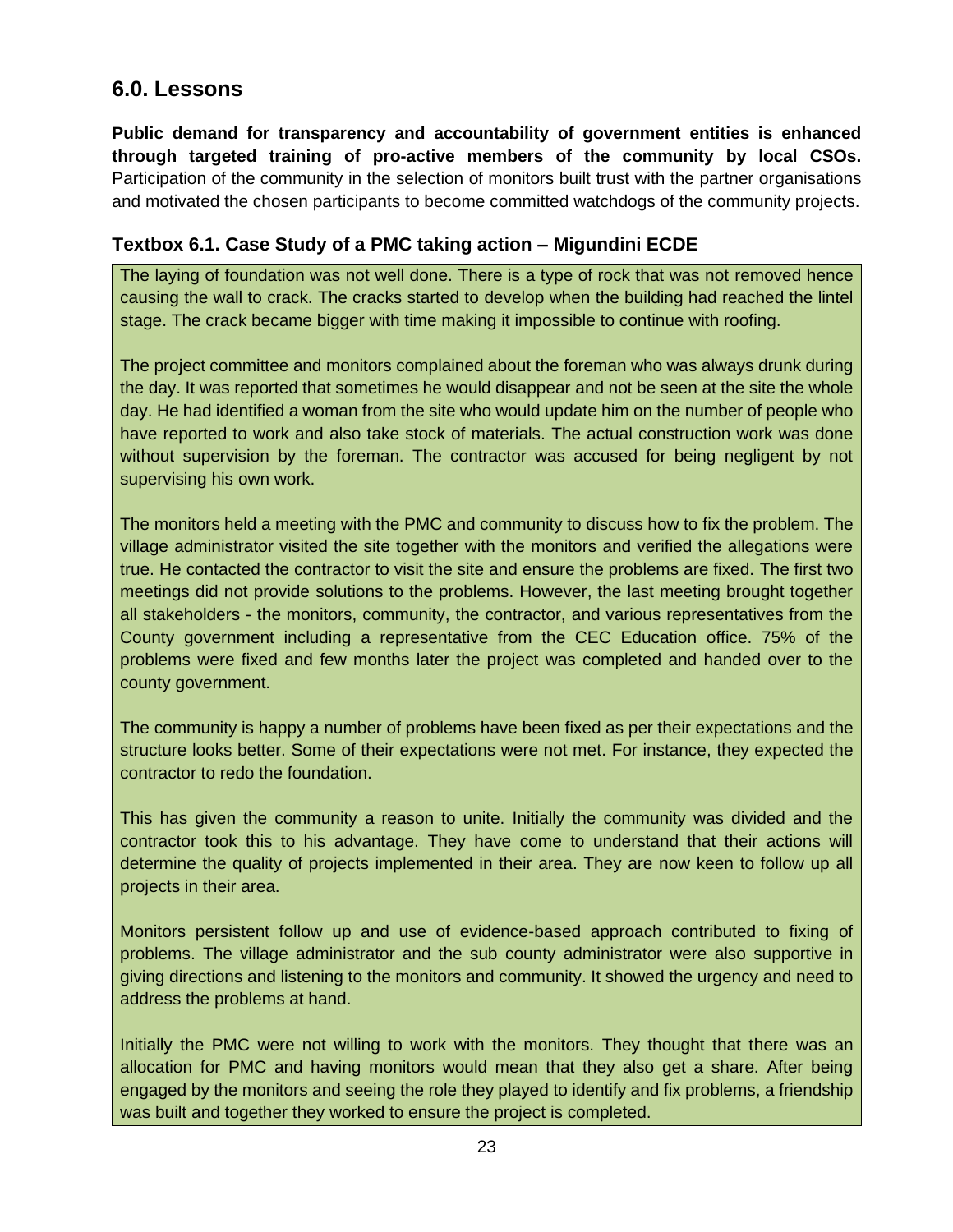**Community ownership of projects goes hand in hand with understanding of their rights.** Through the sensitization offered under the VOICE program, the people have understood their rights and taken ownership of the public projects and indirectly public finance accountability. They have also understood the importance of documenting grievances and engaging the authorities on the same.

**Monitoring is a key pathway for checking corruption loopholes.** As monitors and PMCs have collaborated in monitoring project implementation, the loopholes (bribes and sub-standard materials) facilitating corruption have been blocked and value for money enhanced. The community is no longer vulnerable to the wiles of the contractor, engineer, county administrators or user officials like headmasters to allow corruption in the project, unless the monitors are corrupted as mentioned above.

**Access to information contributes to transparency and accountability in community projects**. Community has voiced willingness to continue demanding for information regarding projects at their start and monitoring their implementation as they can see the impact of their work in the quality of project built.

**Inclusion of women and youth as monitors affects community attitudes regarding in their leadership.** Youthful monitors – men and women - have been co-opted into local leadership and committees they would not have been previously involved in. A number of them have also found jobs.

**CSOs Proactively Engaging Government works:** Partners proactively engaging the government and collaborating with VAs at the grassroot level has been a game changer. The VAs appreciated being engaged directly about the programme and involved in its roll-out. These officials admitted they earlier had a negative attitude toward civil society as they only expected criticism rather than collaboration. In the working relationship that has evolved, they felt listened to and heard, and appreciated the additional perspectives and support in carrying out their mandate more effectively.

**CSOs direct advocacy outreach to government works:** CSOs are important to project implementation. They can follow up relevant departments in case of problems and support VAs in influencing the government to change.

In future programs, proactively engage mid-level government officers from relevant user departments in conceptualising the baseline of a project in order to be responsive to their most urgent gaps and challenges in execution. This collaboration would also strengthen sustainability of the programme's contribution beyond the engagement.

**MCAs offer project implementation and oversight bottlenecks.** Although MCAs have the mandate to hold the county government to account in its oversight role, which includes public project implementation, they sometimes compromise the process by hindering project prioritization and budget within the County Assembly. They are not easily accessible to the public to air their grievances in case of project related hiccups and at times collude with the contractors for kickbacks. Their project prioritization is biased towards their political bases rather than where the needs are most felt.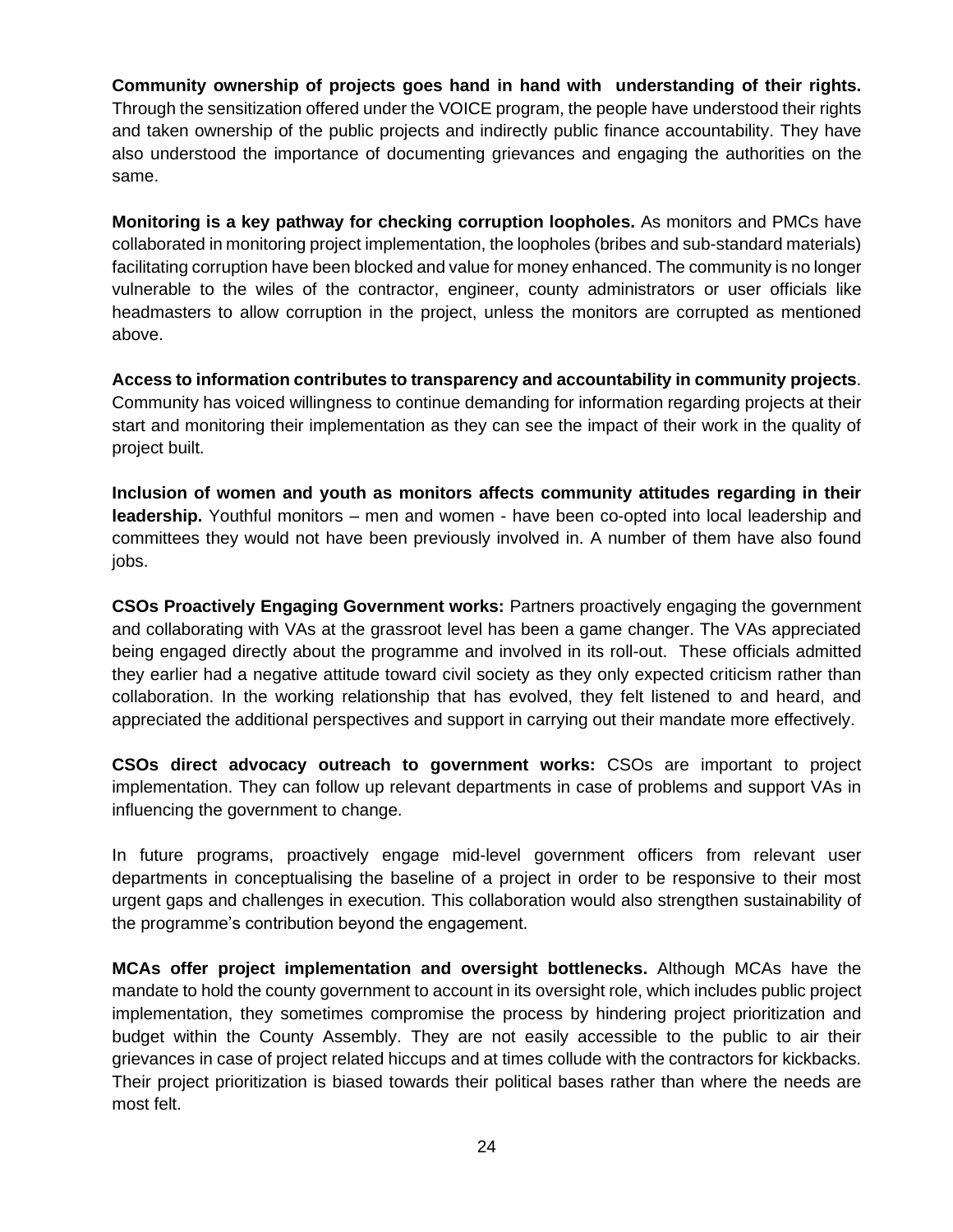**A local power mapping of Chief Officers serving in the different County functions would be useful for the partners to leverage on in times of road-blocks.** This was a lesson learnt from an ECDE project in Migundini. The project had stalled and the local VA had given up. Monitors and the PMC reached out to the Chief Officer - Public Administration because the project was from his home village, The Chief Officer took up the matter as he cared about his local social capital within the family and community. Within a short while, the contractor admitted that he had bribed the PMCs chairman and the roadblock was removed. An interesting angle to this story mentioned by a partner is that *'Professionals in the various county government sectors do not respect VAs'* thus a power mapping of who has influence on the mid-level staff in the bureaucracy would be useful to the partners.

**Introduction of communication technology in public affairs should be cognisant of prevailing culture and the level where it would be most meaningful to the society.** DevCheck could have been presented to the public administration and monitoring and evaluation senior officials from the beginning as a reporting platform with additional utility to the institution long term. In this way, greater partnership and conversation with duty bearers could have been documented on the platform. Monitor reporting on DevCheck could have been three-way - targeting both IA and the government mandate holder in addition to the partner implementing the programme.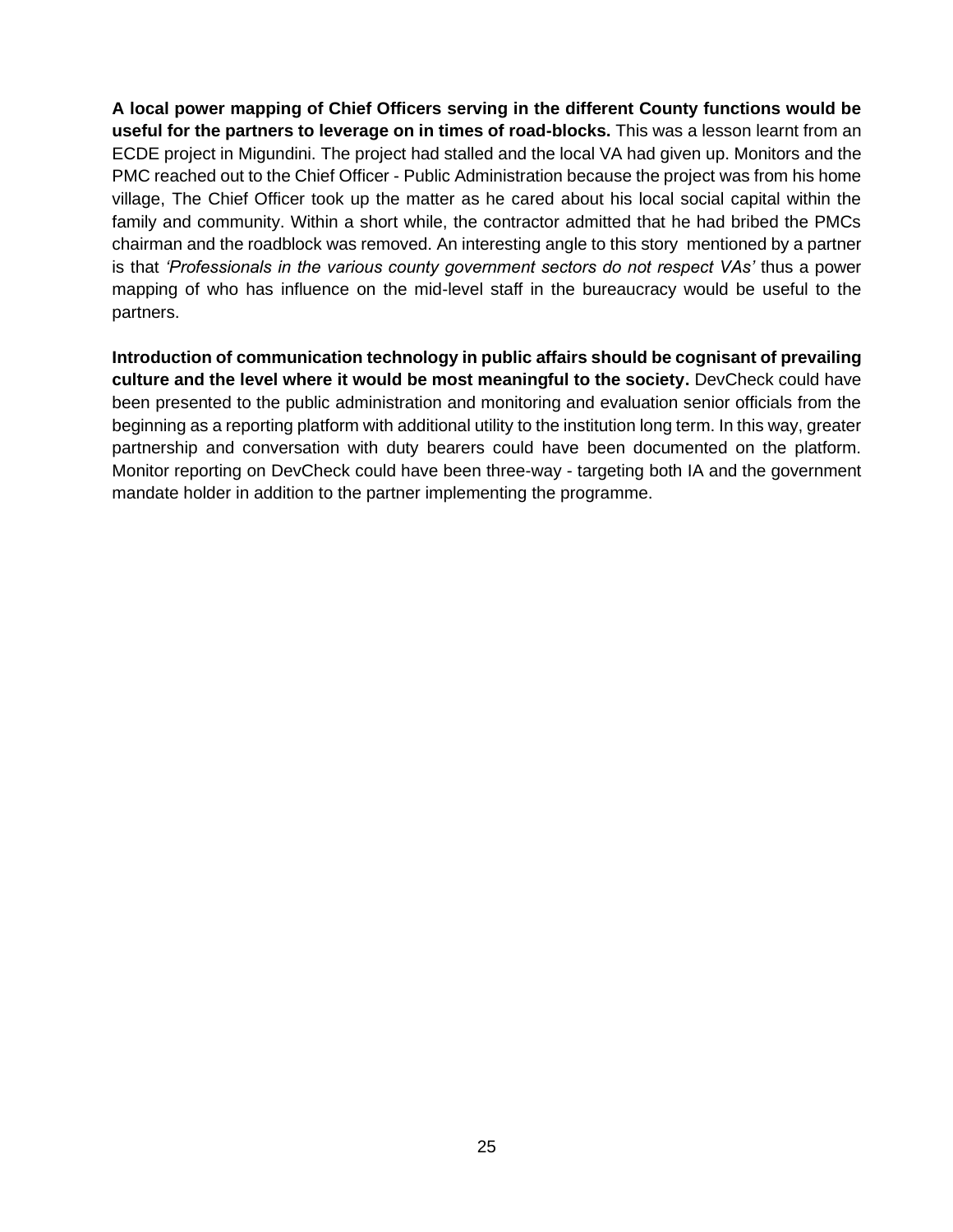# <span id="page-25-0"></span>**7.0. Conclusions and Recommendations**

**Advocate for the general improvement of the Public Participation process to improve quality, engagement and deliverables.** Partners mentioned that public participation is still ceremonial and tokenistic. Citizen engagement needs strengthening especially in terms of the notice before meetings; representation, co-option of public proposals into government projects, policies and problems resolution in project implementation and management. In addition, there is a need to consider the parameters informing MCAs prioritisation of public participation proposals.

**The overall VOICE programme closure should have a public sensitisation focus.** Monitors can do targeted sensitisation to village elders and nyumba kumi leaders about its impact and the lessons from their own experience.

**Media engagement:** The partner organisations can work with the monitors to share the lessons from their work with VAs and PMCs over the past three years. Radio is still king in conducting outreach to Kwale residents.

Even though VAs implement the County government functions in the grassroots they are gagged and cannot share with the media the positive and negative developments in their backyard. Protocolwise only politicians can talk about projects. VAs appreciate the support monitors have been and would like them alongside PMC members to amplify their project work to the general public. Even though, some VAs were reluctant to affirm the impact of the VOICE programme on their work, most of those interviewed were happy to continue the collaboration as it improved their relations with communities, performance and track record.

At the same time, the monitors would share stories about the challenges PMCs face and the impact of their partnership in resolving problems facing projects. The media engagement would be an opportunity to advocate for the PMCs to get recognised in county law and be awarded an emolument, or facilitation for their contribution.

**Capacity building for PMC members is necessary.** BQs awareness is still limited as it bears some technicalities and illiteracy is still relatively high. PMCs are temporary and in the absence of a kitty to pay for their service, collusion with the contractor is a high possibility. Consequently, establishing the kitty for training, airtime, transport and lunch would offer double benefit - check against corruption and contribute high project quality.

**Community level training of trainers:** There is opportunity for the partners alongside monitors where possible to carry out a training of trainers regarding accountability. KYGC reported they have received requests from the communities to train them regarding BQs. This would be both a sustainability measure through strengthening the current monitor pool capacities and ensuring every village under a particular VA has several trained people to support overall community projects monitoring. VA Juma Shaban requested that KYGC considers help train at least two resource persons in each village unit.

**Leverage on the bureaucrats' need for peak performance and politicians' need for social capital to position VOICE programme lessons and recommendations:** Ahead of the election in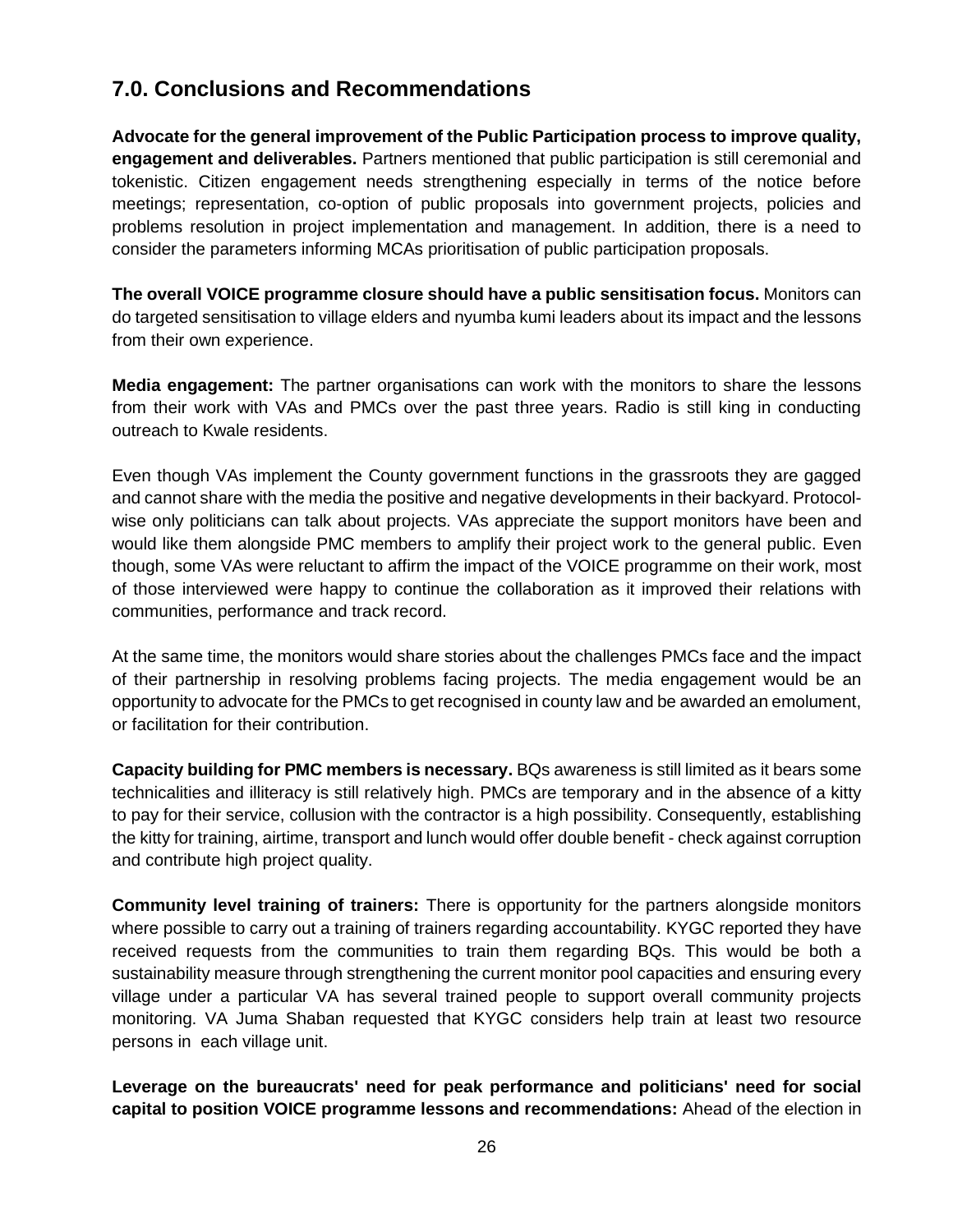August 2022, the partners have an opportunity to engage the mid-level Public Administration bureaucrats with their findings to inform relevant policies and laws touching on implementation and management of public projects. This would give the friendly bureaucrats a chance to take ownership of the material, package it right and position themselves to influence the next government's policies and practises. The draft monitoring and evaluation policy, and Draft Project Implementation and Management Bill (attached) developed with KCNRN input could be discussed and finalised in this way.

On the other hand, open-minded politicians at MCA level can use the draft legislation already prepared by the Public Administration department to gain social capital with the people by lobbying for the necessary law or legislation. Alternatively, a friendly MCA could also present the bill as a private members bill.

**Advocate for law to oversee project management process including allotments for PMCs:** Recognizing that politicians at the county level - governor and Members of County Assemblies (MCAs) - make expedient decisions rather than practical ones that affect project sustainability, there is a need for KCNRN and KYGC to advocate for a policy and law to safeguard project implementation and management process.

The law can encompass project management for sustainability. VA's can engage the MCAs to come to agreement regarding project repairs to ensure support. CECs can also engage governors on the same. Budget making process involves MCAs or their representatives or village units of interest to ensure their preferences are catered for. It was gratifying to note that out of their work, the partners have noted the challenges and have started on a journey to develop some of these (see draft Bill and Policy attached).

**Dispensary Health Committees (DHC) offer an opportunity to improve service delivery in the health sector.** One PMC converted into a DHC on completion of the construction and has been able to demonstrate what can be done to improve service delivery in the health sector (See Case Study Textbox 5.2. above). KYGC sought to get a letter from the County department of health to engage health centre staff but has not been successful. However the case study proves that piloting monitoring of health services could provide a model that can escalate evidence to national level. A similar approach could be used with the various devolved services such as water, health, and even early childhood education.

**Monitor training should include some livelihood focused capacity building for sustainability beyond the program.** Recognizing the high unemployment in the country and the youth bulge, the additional training can be linked to general life-skills and basic entrepreneurship skills. The basic information gathered from every monitor as they start their assignment could include - level of education, interests, hobbies and future plans to help IA and Partner to synthesise what training would be of greatest benefit to them.

**Bolster partner capacity gaps:** After at least one or two years of successful collaboration with the partner organisations, it is worthwhile to consider offering some programmatic staff training to close gaps within the organisation.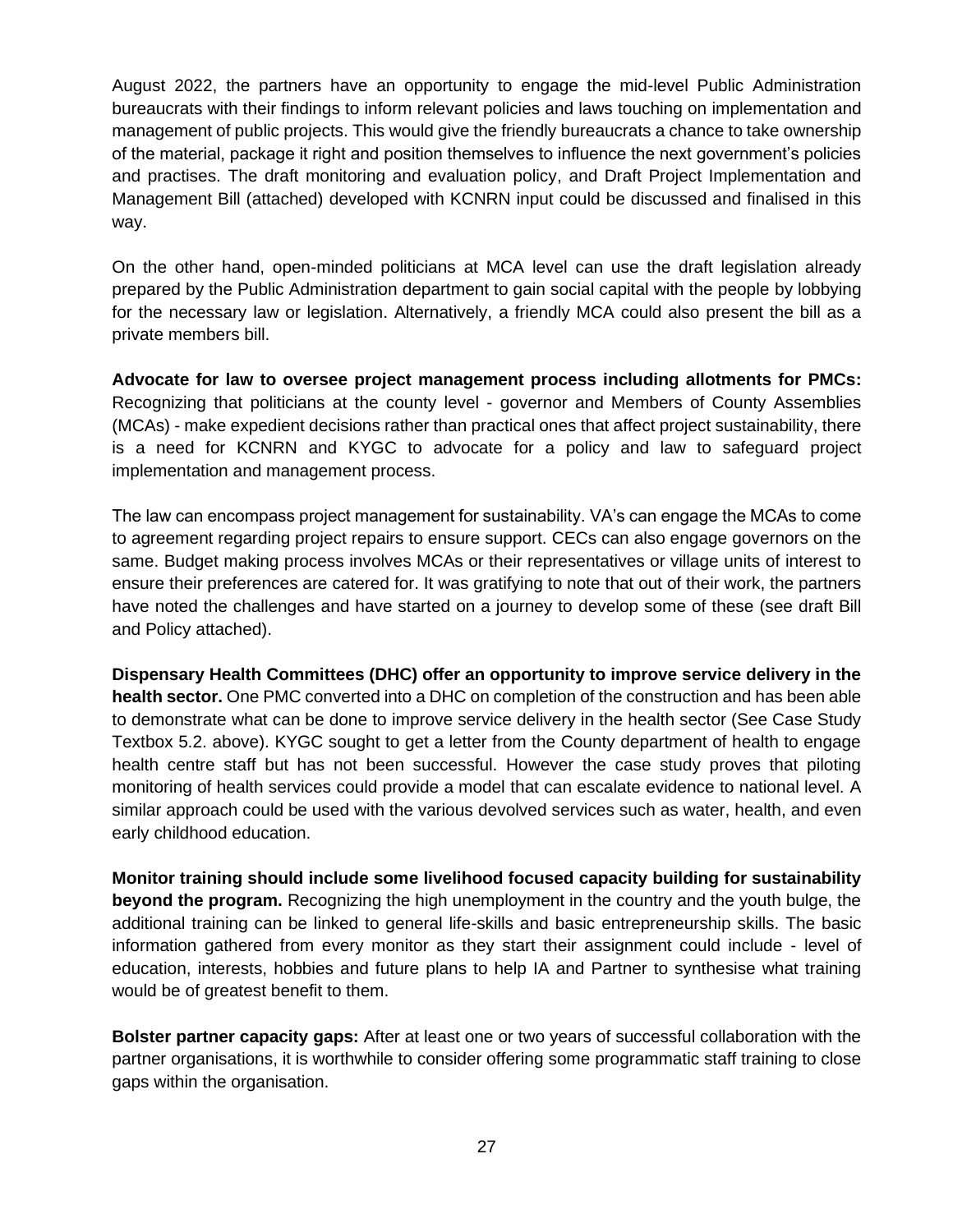# **Annexes**

# <span id="page-27-1"></span><span id="page-27-0"></span>**Annex 1: Draft Bill**

# **THE KWALE COUNTY GOVERNMENT PROJECTS IMPLEMENTATION AND MANAGEMENT BILL, 2021.**

#### **ARRANGEMENT OF CLAUSES**

**Clause**

#### **PART 1-PRELIMINARY**

- 1- Short title.
- 2- Interpretation.
- 3- Object and purpose of the Act.
- 4- Principles of Project Management and development.

### **PART 2-ADMINISTRATION**

- 5- Establishment of the county project management units.
- 6- Establishment of county project management committee
- 7- Election of special project management units.
- 8- Establishment of other county project committees.
- 9- Functions of Sub-locational project management committees.
- 10- Functions of county project management committee.
- 11- A m e n d i n g and variation of projects.

#### **PART 3-GENERAL PROVISIONS**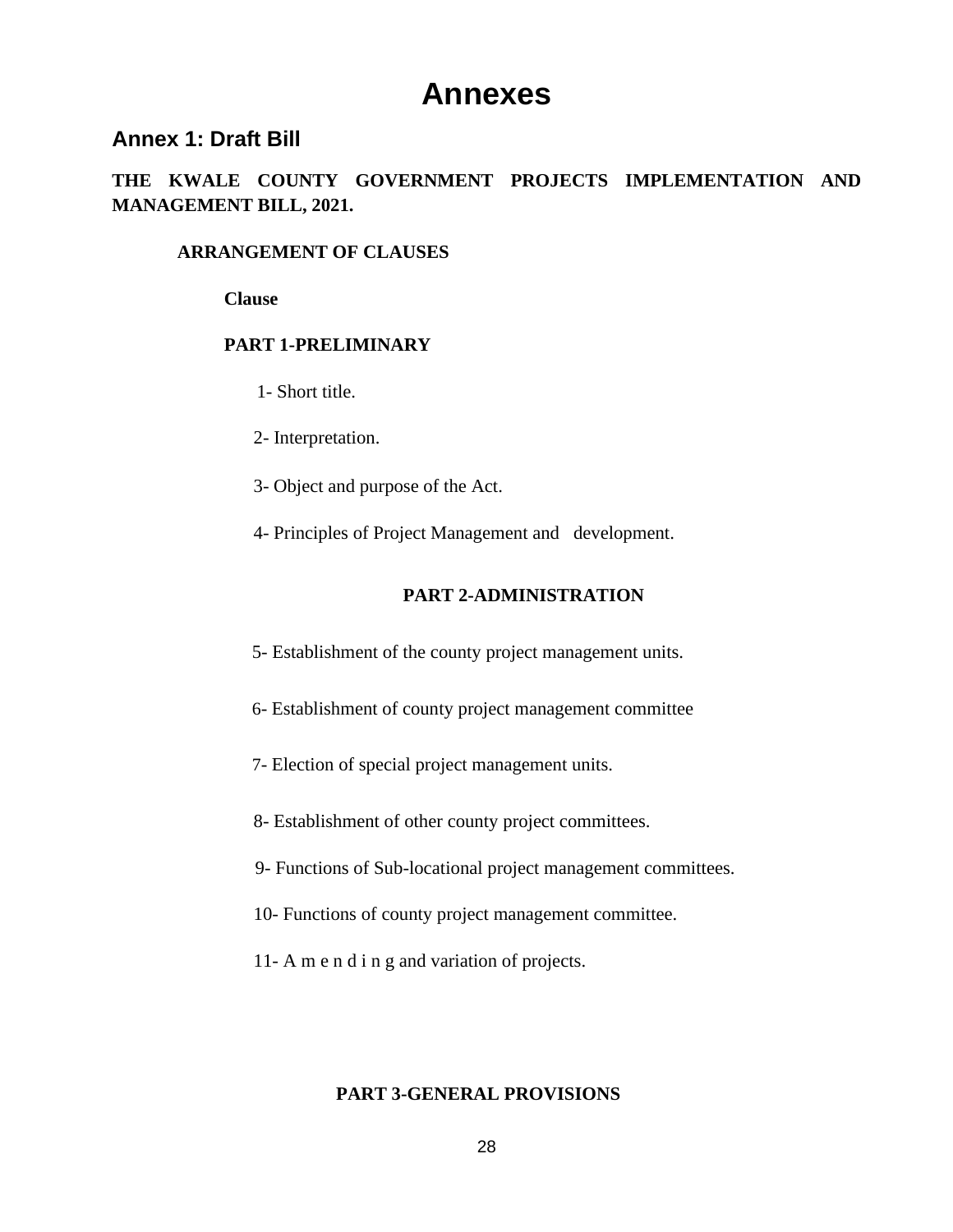12-Approval of county project implementation plans.

13- County Integrated Development Plans

14- Regulations

15-Responsibility for liability.

16- Transitional Provisions

17- Oversight

18- Capacity building and allowances

I9- Offenses

20- Offenses

21-Quarterly Reports

22-Regular Impact Assessment

23-Monitoring and evaluation.

First schedule.

#### **THE KWALE COUNTY PROJECTS IMPLEMENTATION AND MANAGEMENT BILL, 2021**

#### **A Bill for**

**An ACT** of the County Assembly of KWALE to give effect to Article176 (2) and185 and Schedule IV of the Constitution and to provide for establishment of County Project Implementation and Management units and for connected purposes.

**ENACTED** by the County Assembly of Kwale As follows-

#### **PART I: PRELIMINARY**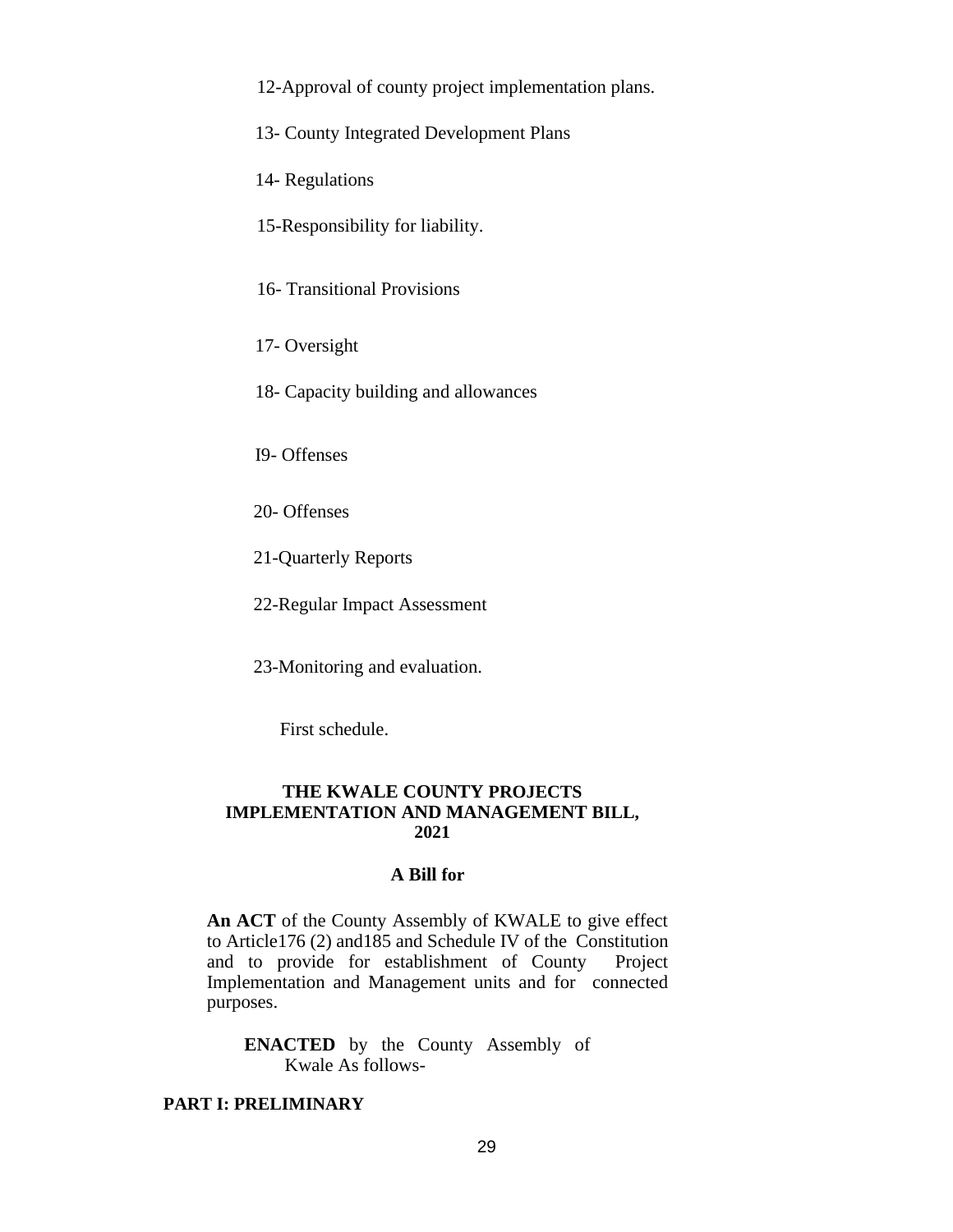1. This Bill may be cited as the County Government of KWALE Project Implementation and Management Bill, 2021 and shall come into force on the date of assent.

2. In this Bill, unless the context otherwise requires-

**"County Executive"-** means a County Executive Committee Established in accordance with Article 179 of the Constitution of Kenya;

"**Executive Member**" means the Executive Committee Member of the specific devolved function which the project falls;

"**Facility**" means any development projects established under this Bill or determined by the County Government;

"**Projects"** means all such development undertakings undertaken on behalf of the County Government by committees established under this Bill;

**"Project Management Units"-** means Project Implementation Committee units or bodies established or designated under this Act to Include:

(i) Sub- Locational Management Committee; and

(ii) Project Management Committee.

**"Sub- Locational Management Committee"**- means a Management unit that is responsible for management of all County Projects within a Sub Location to be undertaken by the County Government;

**"Project Management Committee" -** means a project Management Unit that is responsible for a specific County Project under the Fourth Schedule – Part two of the Constitution of Kenya within a specific ward;

**"Ward specific projects"-** means projects found within an electoral ward;

**"Ward"** means an electoral Unit within a Constituency delimited in accordance with Article 89 of the Constitution and any other relevant law.

3. The object and purpose of this Bill is to provide for a legal framework for further devolution of the County Government functions, establishing project implementation and management committees, and to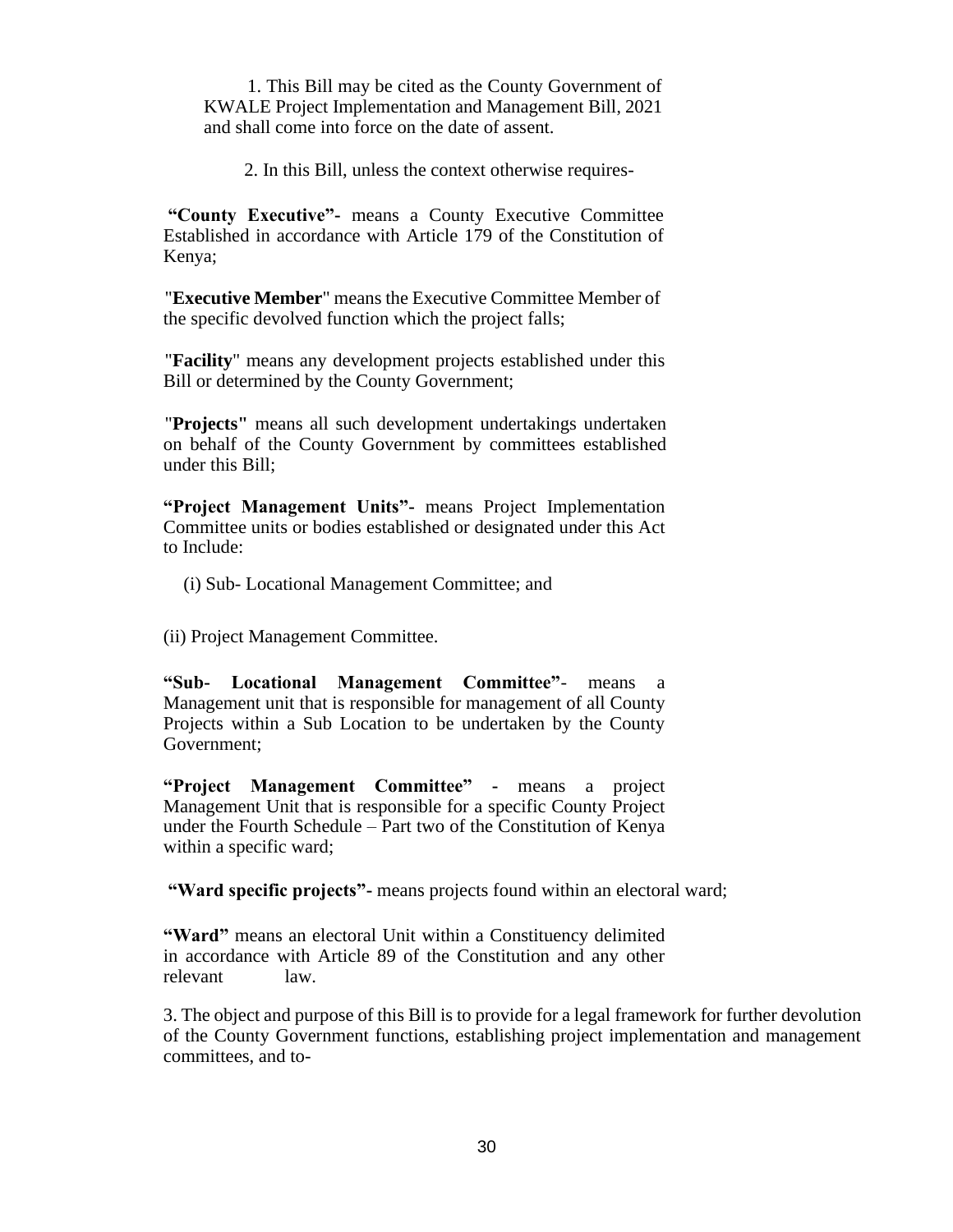(a) Ensure harmony between County headquarters, Sub-County administration, Ward Administration, village administration, Member of County Assembly and Ward Project Management Units;

- (b) Facilitate the participation of local communities in the implementation of county development projects.
- (c) Ensure efficient and effective service delivery across the county;

(d) Provide a platform to harmonize and ensure equity in the implementation of county development projects and services;

- (e) Ensure effective project implementation at integrated areas of economic and social activity;
- (f) Provide for management of county projects in a manner that ensures reduction of bureaucracy in procurement and availability of funds;
- (g) To further devolve the functions and resources of the County

Government and to ensure participation and involvement of the county citizenry in management of its affairs.

- 4. The principles of project implementation and management Act in the county shall be to-
	- (a) Integrate community, county and national values in all processes and concepts;
	- (b) Protect the right to self-fulfillment of the

communities within the county and bear

responsibility to future generations;

- (c) Promote good corporate governance principles in all procurement and implementation of development projects;
- (d) Ensure effective resource mobilization for sustainable development;
- (e) Promote the pursuit of equity in resource allocation within the county;
- (f) Provide a platform for unifying project management, budgeting, financing, programme implementation and performance review; and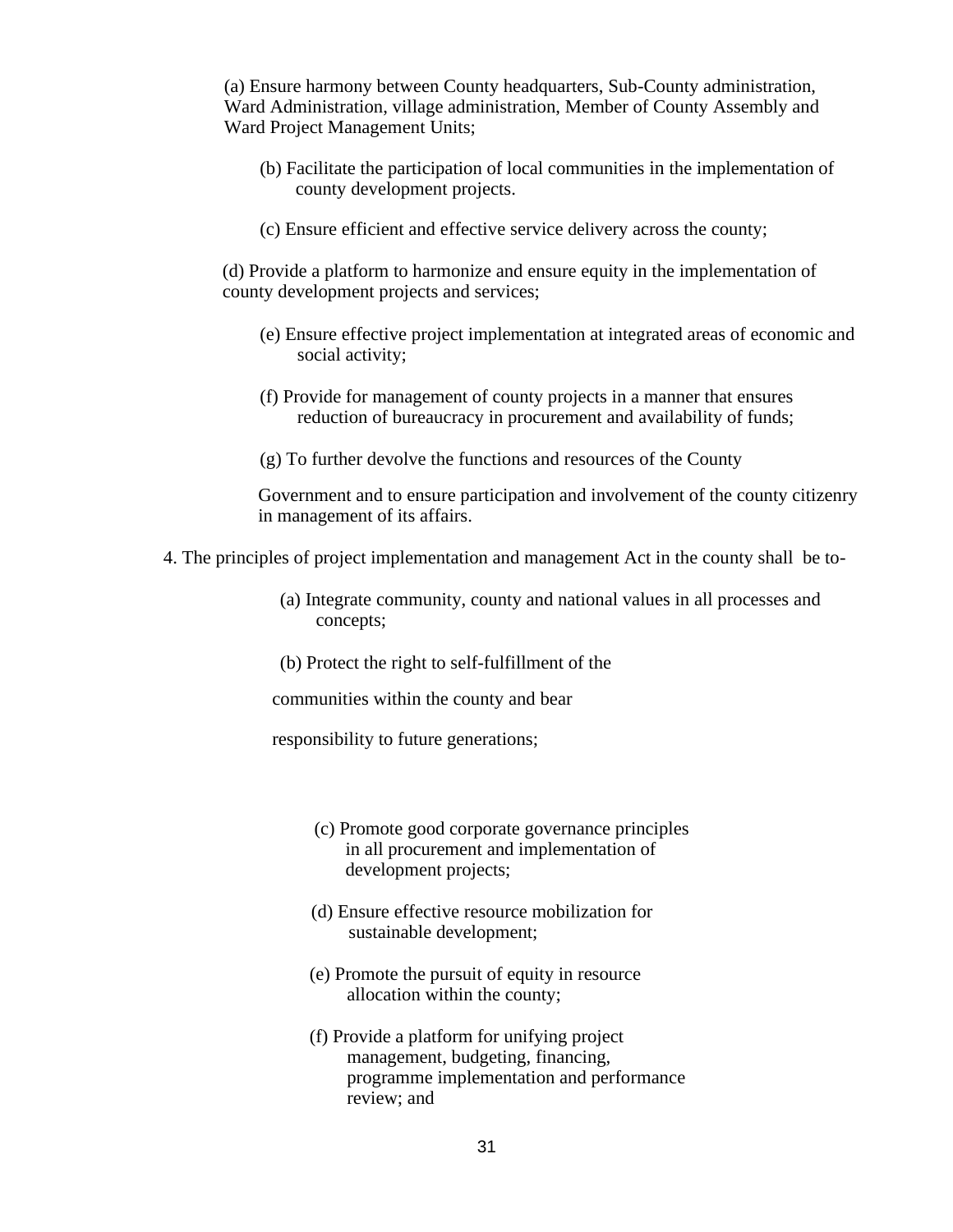(g) Serve as a basis for engagement between county government and the citizenry and other stakeholders and interest groups through public participation.

### **PART II-ADMINISTRATION**

5. (1) There is established such County Project Management and Implementation Units as shall be determined by the relevant County Executive Committee Member for each devolved function with the approval of the County Executive Committee.

(2) Every Sub locational Project Management Committee shall compose of at least five members but not exceeding seven to include the following-

(a) The Chairman who shall be elected from members of the community and appointed by the County Executive Member who is

(i) A holder of minimum form four certificate;

- (ii) Respected community Leader;
- (iii) Be of good moral standing pursuant to the
- provisions of Chapter six of Constitution of Kenya.

(b) Vice-Chairperson who shall have similar qualifications as the chairperson and shall be of opposite gender to that of the chairperson.

(c) The Secretary- who shall be the custodian of all the committee documents.

(d) The Project Treasurer who shall have basic knowledge in accounting.

(e) Three other members from the community who shall be elected in the same manner as the chairperson and appointed by the relevant County Executive Committee Member to represent either the Youth, Women or Persons Living with Disabilities and who shall be residents of that area of jurisdiction.

(f) There shall be a ward Administrator who shall be deputized by a village administrator and shall be an ex officio member.

(3) A member of the Committee shall, apart from the ex-officio, shall hold office for a period of three years, and if so willing may contest in a fresh election as per section 5(2) above.

6. Establishment of Project Management Committee.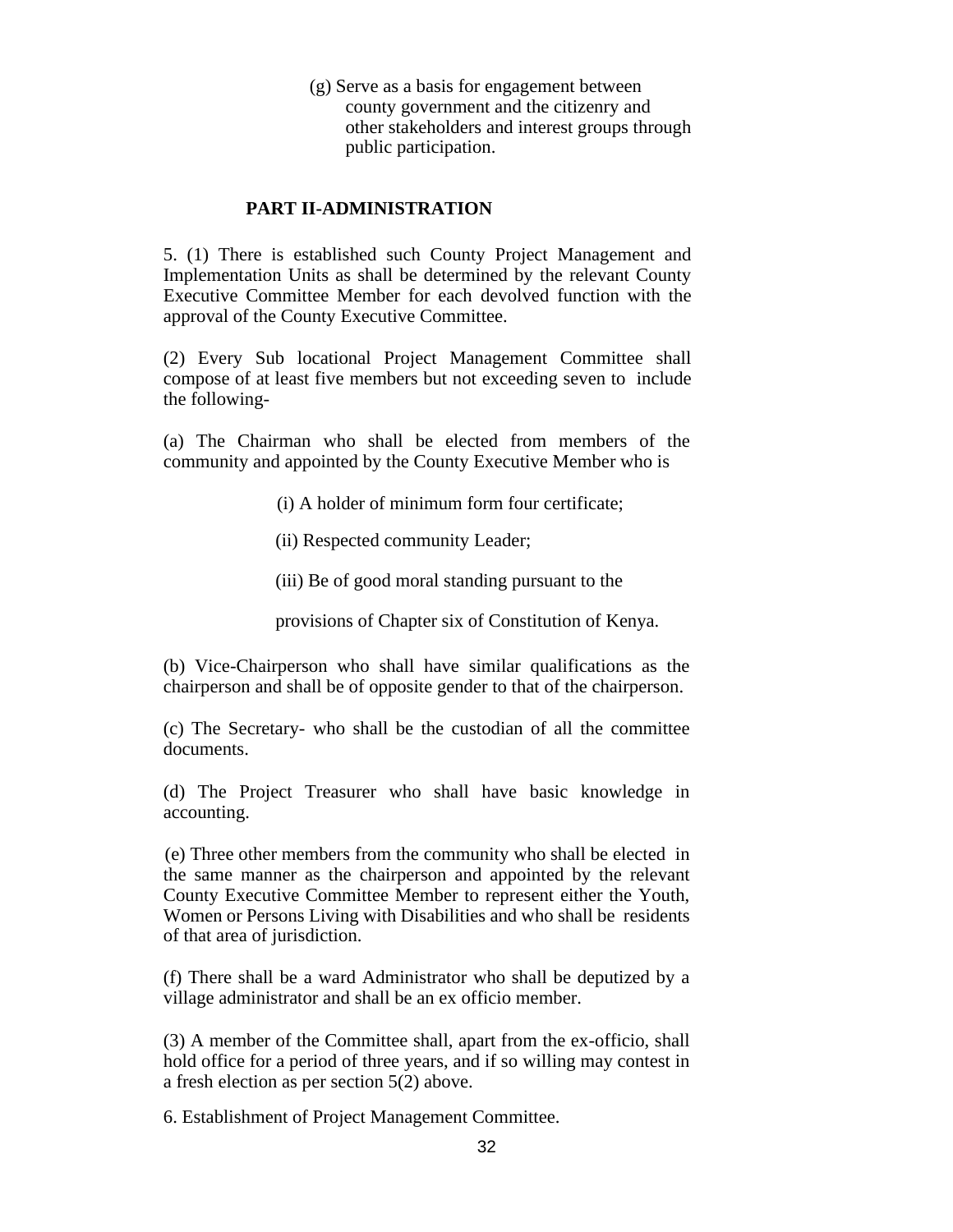(1) Every project management committee shall compose of at least three members but not exceeding seven to include the following-

> a) The Chairperson who shall be elected from members of the community and appointed by the County Executive Member who is

i. Respected community Leader withexperience of at least three (3) years in public management affairs and ;

ii. Be of good moral standing pursuant to the provisions of Chapter six of Constitution of Kenya.

b). A Vice-Chairperson who shall have similar qualifications as the chairperson and shall be of opposite gender to that of the chairperson.

c) The Secretary- who shall be a holder of form four certificate and shall be the custodian of all the committee documents.

d) The Project Treasurer who shall have basic knowledge in finance and administration matters.

e) There shall be a ward Administrator who shall be deputized by a village administrator and shall be an ex officio member.

(f) Three other members from the community who shall be elected in the same manner as the chairperson and appointed by the relevant County Executive Committee Member to represent either the Youth, Women or Persons Living with Disabilities and who shall be residents of that area of jurisdiction.

(2) A member of the Project Management Committee shall apart from the ex-officio members, hold office until the end of the project contractual period and shall cease to exist once such a project has been handed over to the community for use.

(3) The Committee shall meet on the projects site visits as per

approved project implementation plan but not exceeding six times within a project period and shall maintain a record of all deliberations provided that all extra sittings maybe allowed through a written permission by the relevant ward administrator.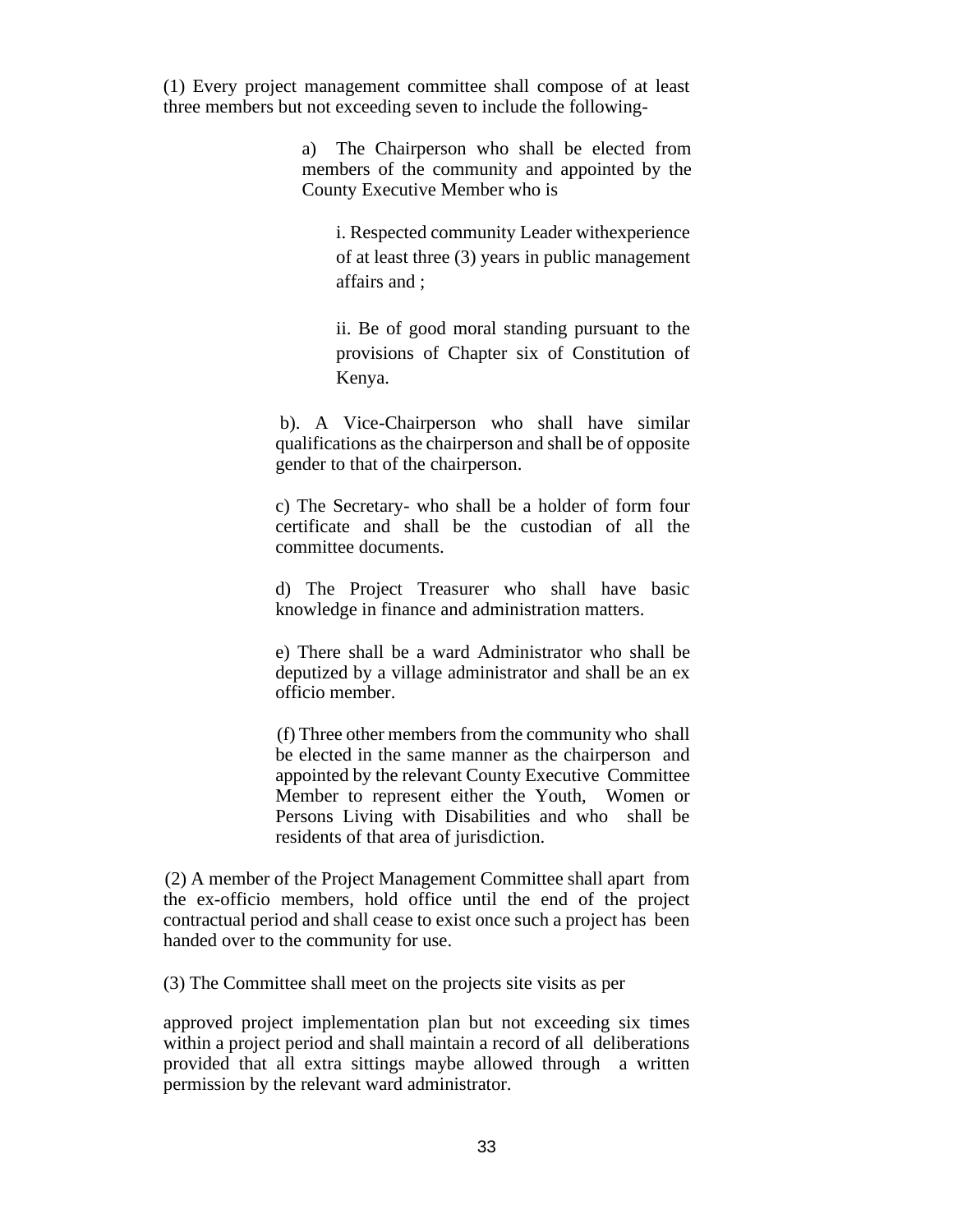(4) The quorum of the committee shall be five of all the members.

(5) That not more than two-thirds of the members of the Project Management Unit shall be of the same gender.

(6) The Sub County Administrator to arbitrate on petition by the members of the public on any accused member of the committee and submit recommendation to the County Executive Committee Member for appropriate action on breach of Code of Conduct, ethics and moral standing required of his membership that makes him unsuitable to serve a public office.

7. (a) The County Executive Member shall two months before the lapse of time in office of the sub-locational development committee, issue a one month notice to the specific Community through the Sub County Administrator stating the venue and the date of election of the committee.

(b)The notice in (a) above shall include the relevant qualifications required for all the candidates.

(c)The Sub County Administrator or ward administrator shall preside over the Elections of the management unit and ensure that the same are conducted in a fair and just manner.

(d)The County Executive Member shall appoint staff from the department who shall aid the Sub County Administrator, ward administrator and village administrator in presiding over the Elections.

8. The County Executive Member may determine such other committees as may be necessary for specified projects in terms of the provisions of section 5 of this Bill.

9. The functions of a Sub-Locational Project Committee shall be to-

1) Undertake management of specified development projects within a sub location.

2) Ensure meaningful engagement of citizens in the project management process and in liaison with county administration.

3) To actively participate in sub-locational development forums and document project proposals to be incorporated into county plans and budgeting.

4) Report on quarterly basis all projects implementation progress in the prescribed format to the relevant Executive member through the Sub County Administrator and copied to Executive Member for Treasury.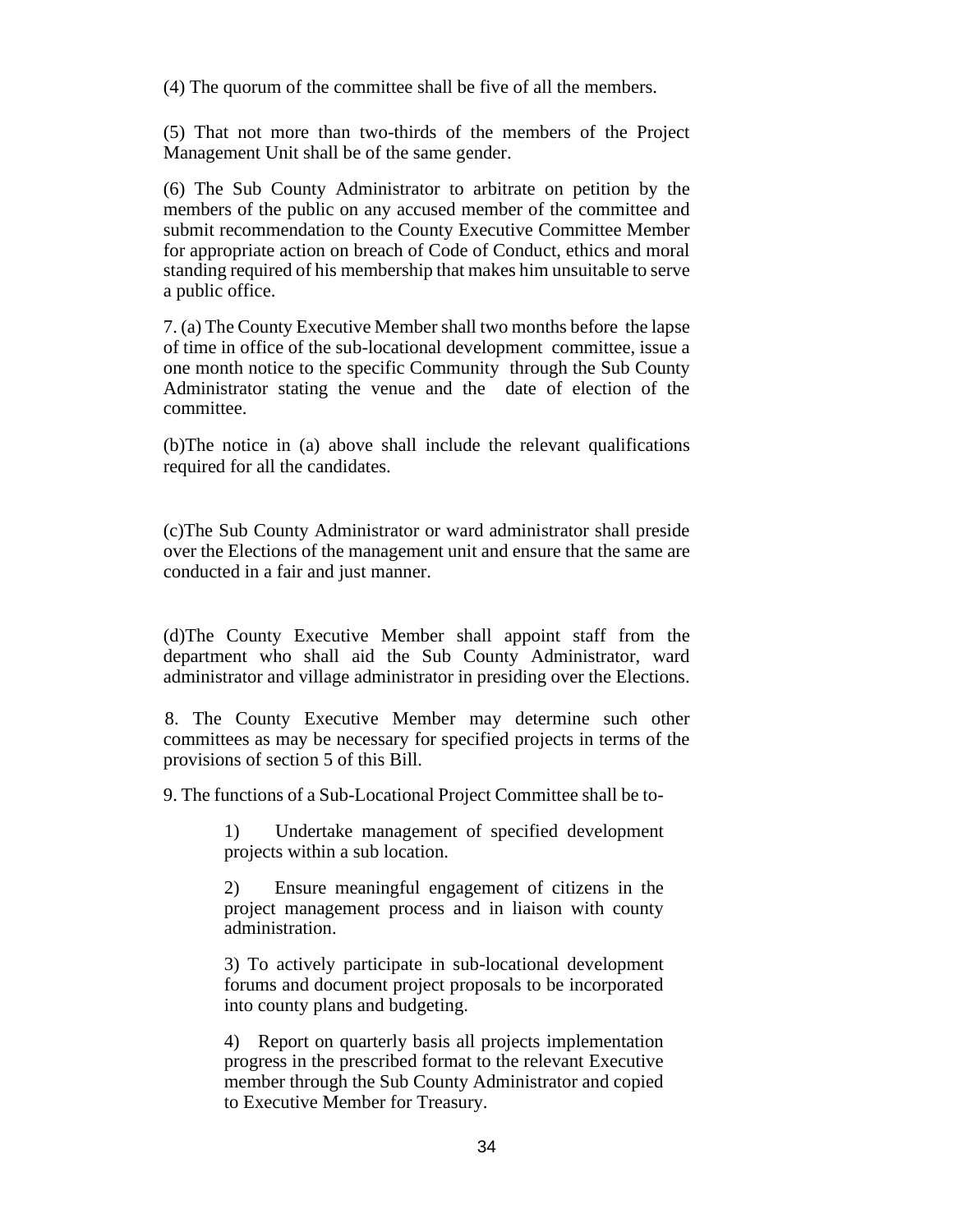10. The functions of a **Project Management Committee shall be to:-**

- 1) To undertake management of respective development projects;
- 2) To receive approved project implementation plans from the contractor during the site handing

Over for monitoring the progress of the project;

3) To assess works done as per the Bill of Quantities and approval of certificates of payment based on the contractual terms and the level of completion;

> 4) To oversee proper and factual reporting on real time project implementation progress in the prescribed format as per the County Integrated Monitoring and Evaluation Information System, (CIMEIS);

5). To monitor projects if undertaken in accordance with the work plan and report to the County Executive Committee Member in case of any delays through the Village administrator and the Ward Administrator;

6.) Ensuring linkages between county development plans and the project implementation and management units;

7.) Ensuring meaningful engagement of citizens in the project management process.

11. In any event that the Contractor intends to vary any of the projects or its implementation, the process of variation must be in conformity with Section 139 of the Public Procurement and Asset Disposal Act of 2015.

12. Every project implementation plan prepared by the Committee shall be approved by the Chief Officer for the respective department prior to commencement of implementation.

13. (a) All project management and implementation shall be undertaken in the context of the priorities Set by the County Integrated Development Plan based on availability of funds.

> (b) All development projects shall be based on relevant county policies and priorities.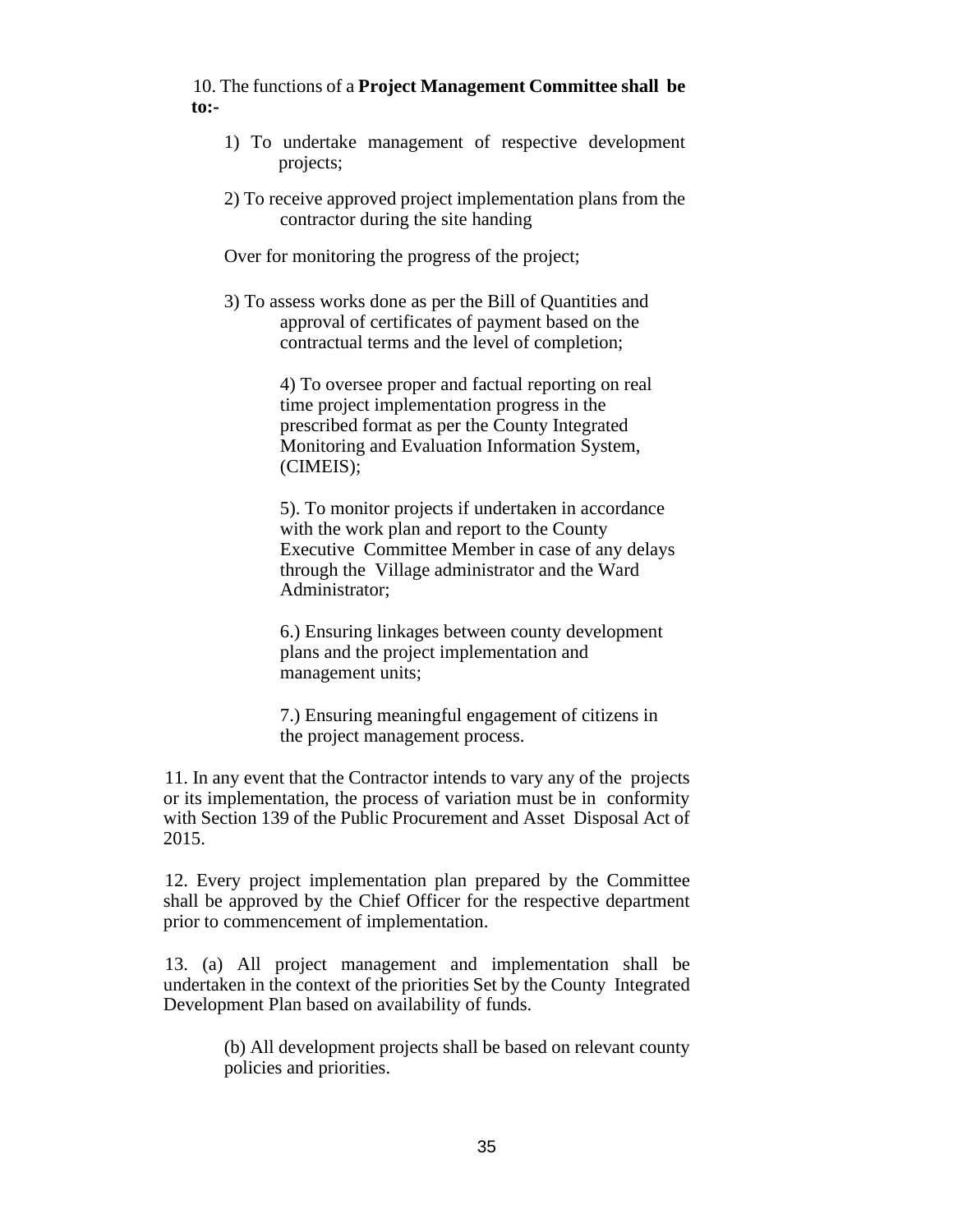(c) County plans shall take due cognizance of the financial viability of development programmes.

(d) County project management shall provide for citizen participation.

(e) The Committee may co-opt with the approval of the line department any such persons with requisite skills and/or experience desired from time to time as they shall deem necessary.

**14.** The County Executive Member shall by gazette issue such regulations as may be necessary to give effect to this Act.

**15.** Any member of the project implementation committee may be held responsible for any acts done in bad faith in the implementation of the county projects.

**16.** All such development or facility and project implementation committees existing at the time of coming into force of this act may remain in office for a period of one year or stand dissolved at the completion of the project.

17. The member of the county assembly in conjunction with the citizens' shall provide oversight over every ward project.

18.(1) The County Public Service Management Department shall build capacity for all members of the project Management committee Units within one month of coming into force of this committee and develop such programs to ensure the members are adequately trained on Public finance Management, Procurement and Corporate Governance

(2) The Projects management Units may be paid such allowances and shall be managed by the County Treasury Department.

(3) The allowances should be derived from Provisional Sum of each Project of which 20% should be set aside to cater for the Project Management Unit. From the 20% provisional sum aforestated, 15% should be set aside for the Project Management Committee while the remaining 5% should be set aside for the Sub-Locational Management Committee.

**19.** Any person who obstructs or prevents the operations of the committee commits an offence and shall be liable for a fine not exceeding fifty thousand shillings (Kes50, 000.00) or two months imprisonment or both

**20.** Any person who disrupts the elections, or tampers with the election materials commits an offence and shall be liable for a fine not exceeding thirty thousand shillings (Kes.30, 000.00) or two months imprisonment or both.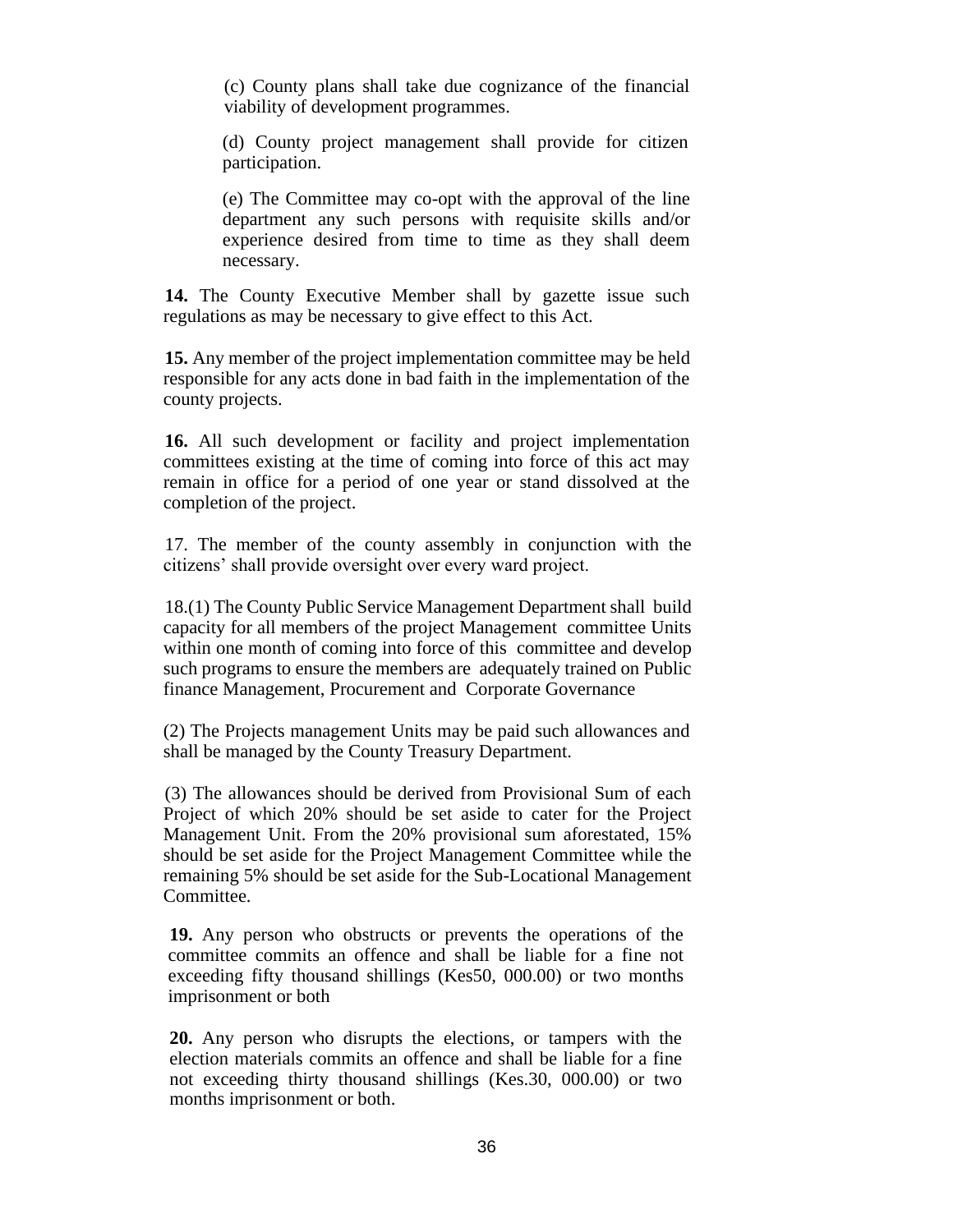21. The Sub-County Administrator shall submit in the prescribed format quarterly reports of all projects disaggregated per ward to the relevant County Executive Members and copied to Executive Member for Treasury.

22. The County Executive Committee member responsible for a project shall ensure that all projects within sixty days of completion should submit a report on the impact of the project to the County Assembly and the people in the Ward.

23. All departments shall undertake regular monitoring and evaluation of all projects and issue reports to the County Executive Committee.

#### *FIRST SCHEDULE*

#### **CERTIFICATE FOR PROJECT PAYMENT**

#### **KWALE COUNTY GOVERNMENT**

#### **CERTIFICATE FOR PROJECT PAYMENT**

**DEPARTMENT: ………………………………………………… WAR……………………………………………………………. PROJECT TITLE:………………………………………… PROJECT**

**CODE: ………………………………………………**

| S/<br>N. | <b>STATUS OF COMPLETION OF THE PROJECT</b> | <b>REMARKS</b> |
|----------|--------------------------------------------|----------------|
|          |                                            |                |
|          |                                            |                |
|          |                                            |                |
|          |                                            |                |